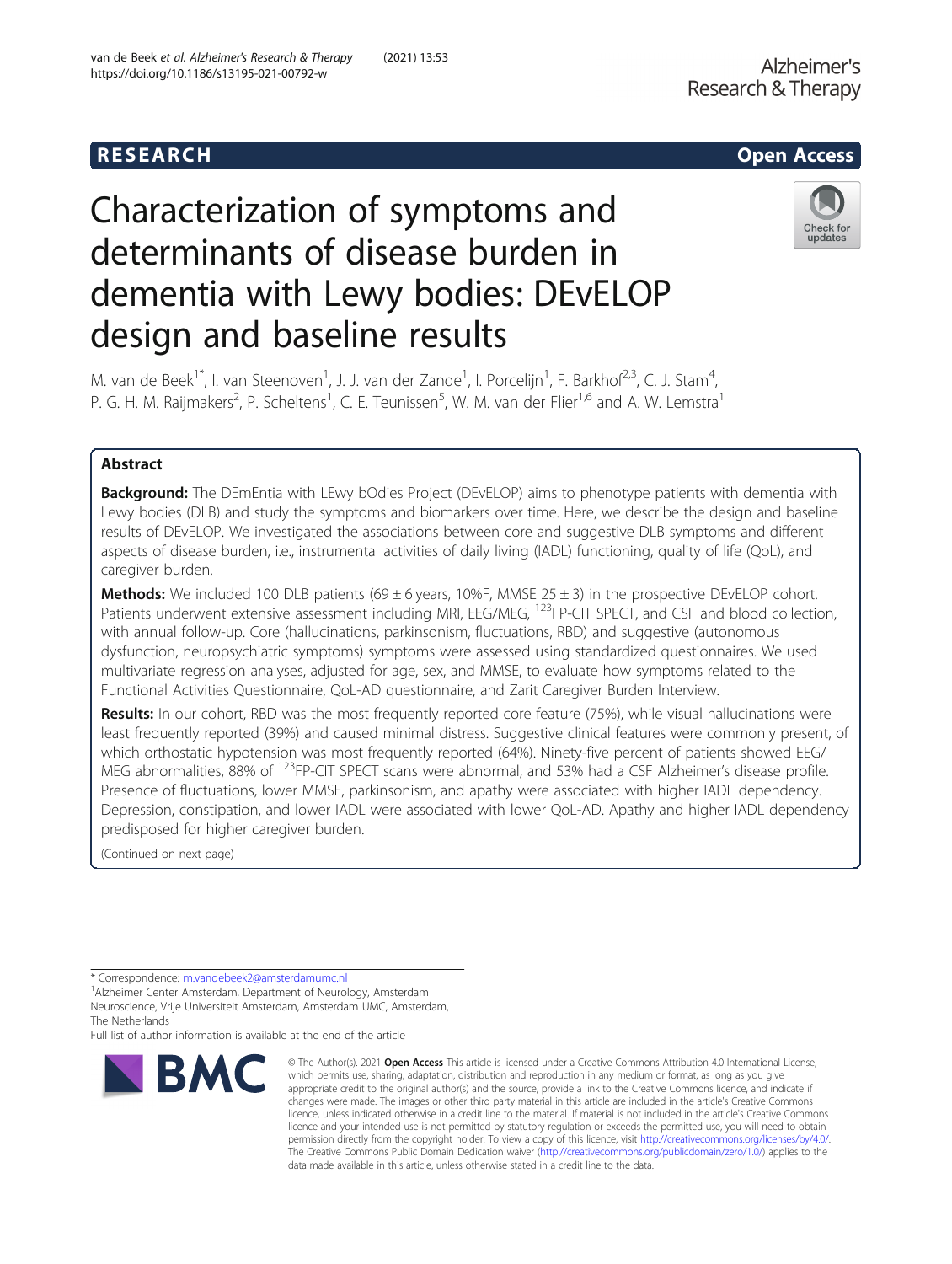#### (Continued from previous page)

**Conclusion:** Baseline data of our prospective DLB cohort show clinically relevant associations between symptomatology and disease burden. Cognitive and motor symptoms are related to IADL functioning, while negative neuropsychiatric symptoms and functional dependency are important determinants of QoL and caregiver burden. Follow-up is currently ongoing to address specific gaps in DLB research.

Keywords: Dementia with Lewy bodies, Clinical manifestation, Disease burden, Dementia, Quality of life, Caregiver burden, IADL

# Introduction

Dementia with Lewy bodies (DLB) is the second most common form of neurodegenerative dementia in the elderly after Alzheimer's disease (AD), affecting 4–10% of all dementia cases [[1,](#page-10-0) [2](#page-10-0)]. Despite the high prevalence of DLB, research lags behind when compared to AD, and there are unmet needs in understanding disease manifestation and progression. DLB is defined by cognitive decline accompanied by visual hallucinations, parkinsonism, cognitive fluctuations, and/or REM sleep behavior disorder (RBD). Suggestive features include autonomic symptoms, such as orthostatic hypotension and constipation, and neuropsychiatric symptoms, such as depression, apathy, anxiety, and delusions [[3](#page-10-0)]. Not all patients develop all symptoms along the course of the disease, and there is clinical and pathological overlap with both AD and Parkinson's disease, making DLB a complex disease, both in terms of pathology, diagnosis, and disease management.

Disease burden in DLB is high, with lower quality of life (QoL) [[4,](#page-10-0) [5](#page-10-0)], higher instrumental activities of daily living (IADL) dependency [[6\]](#page-10-0), and higher caregiver burden [[7,](#page-10-0) [8\]](#page-10-0) compared to AD. Which DLB characteristics and symptoms contribute to these measures of disease burden has not yet been fully elucidated. Understanding these contributions is relevant for the development of outcome measures for trials and treatment. Although no curative therapy exists, symptomatic treatment for the various symptoms of DLB is available [[9\]](#page-10-0). Treating DLB patients, however, is challenging due to the considerable side effects of medication. There is a paucity of evidence from clinical trials specific to DLB. In view of a personalized approach, it is necessary to understand how symptoms affect disease burden.

To contribute to the specific gaps in the knowledge of clinical presentation, biological mechanisms, biomarker development, progression, and predictive factors, we initiated the DEmentia with LEwy BOdies Project (DEvELOP) cohort. With this observational cohort, we aimed to characterize DLB patients and identify biological and clinical prognostic factors for the decline. In the current paper, we present the study design and baseline results of DEvELOP. We provide an in-depth characterization of DLB symptoms and cross-sectionally evaluate which clinical symptoms contribute to different aspects of disease burden.

# **Methods**

#### Study design

DEvELOP is a longitudinal prospective cohort study embedded in the Amsterdam Dementia Cohort (ADC). All patients in the ADC were referred to our memory clinic for analysis of cognitive complaints by their local specialist or general practitioner. Patients underwent a 1-day standardized screening, which included medical history; physical, neurological, and neuropsychological examinations; magnetic resonance imaging (MRI); electroencephalography (EEG) or magnetoencephalography (MEG); and blood and CSF collection [\[10](#page-10-0)]. Diagnoses were made in a multidisciplinary meeting.

The inclusion criteria for DEvELOP are a diagnosis of possible or probable DLB [[3](#page-10-0), [11\]](#page-10-0) or a diagnosis of mild cognitive impairment with at least two DLB core features or one feature with an abnormal  $^{123}$ FP-CIT-SPECT (MCI-LB) [\[12,](#page-10-0) [13\]](#page-10-0). All MCI-LB patients fulfilled the recently published research criteria for MCI-LB [\[14\]](#page-10-0). For inclusion, patients had to have a Clinical Dementia Rating (CDR) of 0.5 or 1 and MMSE ≥18. The exclusion criteria were severe physical or lifethreatening conditions and nursing home admittance. <sup>123</sup>FP-CIT-SPECT scans were made at the discretion of the treating physician, to assure diagnostic accuracy. Other indicative biomarkers for DLB (polysomnography and <sup>123</sup>iodine-MIBG myocardial scintigraphy) were not collected. The DEvELOP protocol follows the JPND guidelines for prospective cohort studies in DLB, in order to facilitate data sharing [\[15](#page-10-0)].

Eligible patients were informed about the study and invited to participate. Additional baseline measures were assessed during a baseline visit. All patients are invited for annual follow-up, which consists of clinical examination, physical examination, extensive neuropsychological assessment, and questionnaires. At 2 years of follow-up, patients are invited for repeated MRI and lumbar puncture. Inclusion of patients started in March 2016, and we included a total of 100 patients. The local medical ethics committee approved the study, and patients and caregivers gave their written informed consent. The research is performed according to the principles of the Declaration of Helsinki.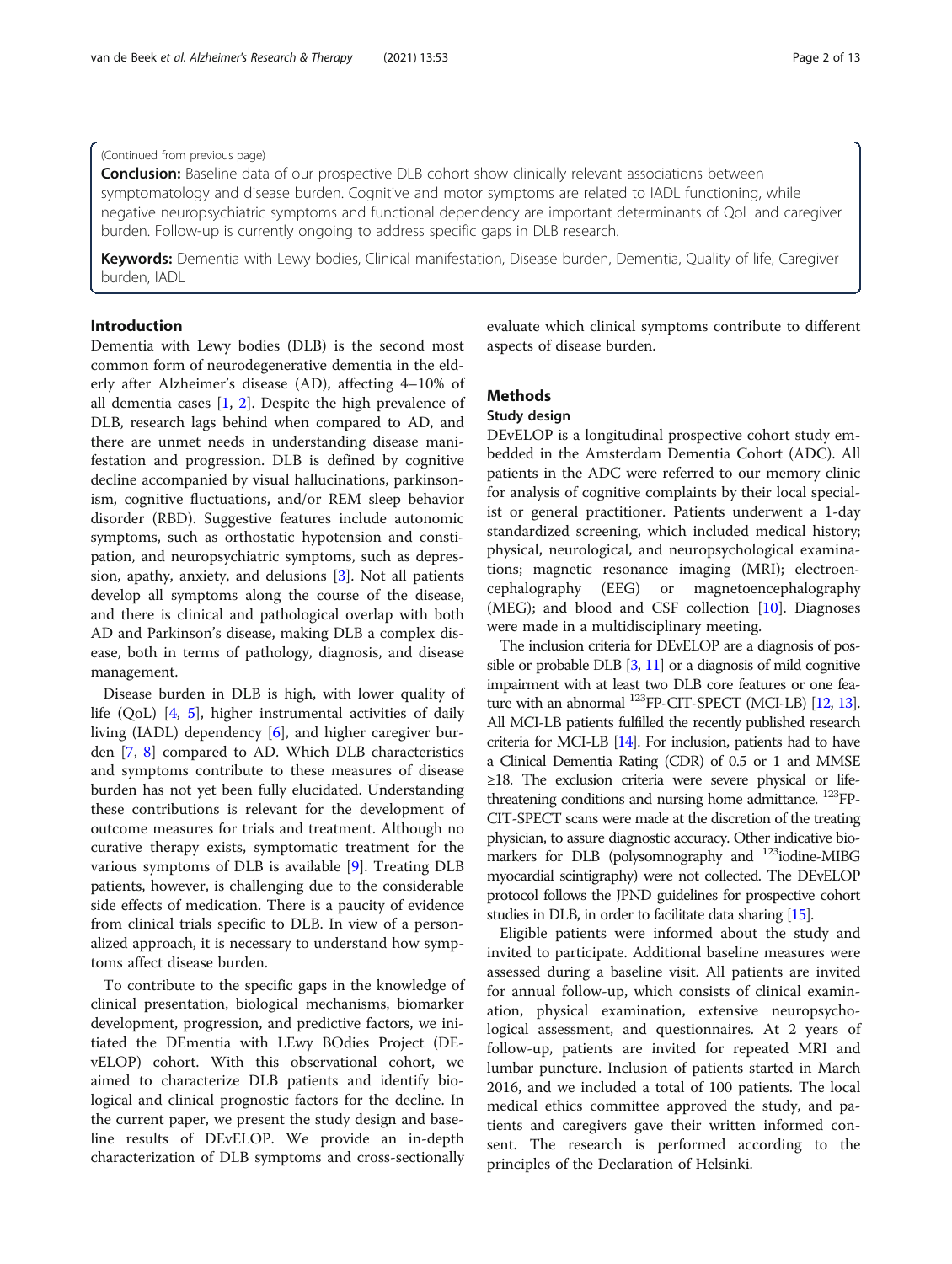#### Clinical measurements

#### Cognitive symptoms and neuropsychological assessment

Global cognition was estimated with the Clinical Dementia Rating (CDR), MMSE, and MoCa. Duration of complaints was systematically assessed during the patient history interview and was defined as the years of complaints before the baseline visit. All patients received standardized neuropsychological assessment as part of the routine memory clinic evaluation with additional tests as part of the DEvELOP baseline visit (Supplementary Table [1\)](#page-10-0). All tests were performed at baseline and are repeated at follow-up. For this paper, we created cognitive domain scores from individual neuropsychological tests. Memory was assessed with the visual association test (VAT) and the immediate recall and delayed recall of the Dutch version of the verbal learning test [[16,](#page-10-0) [17\]](#page-10-0). For attention, we used Trail Making Test part A (TMT-A), Stroop test parts 1 and 2, and forward condition of the digit span (extended version) [[18](#page-10-0)–[20](#page-10-0)]. Executive functions were measured with the score of Trail Making Test part B controlled for the score on part A (TMT-B/A), the score of Stroop part 3 controlled for the score on part 2 (Stroop 3/2), digit span backwards (extended version), letter fluency, and the Frontal Assessment Battery (FAB) [[19](#page-10-0)–[22](#page-10-0)]. Three subtests of the VOSP battery for visual-spatial functioning (number-location test, dot counting, and fragmented letters) were used to assess visual-spatial functioning [\[23](#page-10-0)]. Language was assessed with the Visual Association Naming Task (VAT-naming) and category fluency [[16,](#page-10-0) [21](#page-10-0)]. We calculated the inverse scores for time-dependent tests, so that higher scores equaled better performance. Neuropsychological data were converted to z-scores, using baseline data of an independent group of cognitively healthy subjects ( $n = 533, 60 \pm 10$  years, 54%F, MMSE = 29  $\pm$  1).

#### Core and suggestive clinical features

Parkinsonism was assessed using the Unified Parkinson's Disease Rating Scale (UPDRS) motor scale (range 0– 108) [[24\]](#page-10-0). The Hoehn and Yahr Scale (H&Y) was used to stage the level of parkinsonism [[25\]](#page-10-0). RBD was assessed with the Mayo Sleep Questionnaire (MSQ) [\[26](#page-10-0)]. Fluctuating cognition was assessed with the Clinical Assessment of Fluctuations (CAF, range 0–16) [[27](#page-11-0)] and the Mayo Fluctuations Questionnaire (MFQ) [[28\]](#page-11-0). Hallucinations were assessed with the Questionnaire on Psychotic Experiences (QPE), which is an extensive clinical questionnaire that assesses the severity, frequency, and content of hallucinations in all modalities and delusions [[29\]](#page-11-0). The QPE was assessed during an interview with the patient and their caregiver. Hallucinations (visual, auditory, other modalities) were rated on frequency, duration, distress, and impact on a 6-item scale, total score per modality ranging from 0 to 24. Furthermore,

qualitative questions assessed phenomenological characteristics of the hallucinations, such as the nature and content of hallucinations.

Other neuropsychiatric symptoms, referred to as supportive symptoms in the 2017 DLB-criteria, included depression, delusions, apathy, and anxiety. For depressive symptoms, we used the total score of the Geriatric Depression Scale (GDS, range 0–15), with higher scores indicating more depressive symptoms [\[30\]](#page-11-0). The QPE delusions assessed the presence of nine common types of delusions: paranoid, reference, guilt, control, religious, grandeur, somatic, Cotard's syndrome (the belief that the person has died), and Capgras syndrome (the belief that a known person has been replaced by an impostor). Apathy and anxiety were assessed with the apathy and anxiety subscores of the 12-item Neuropsychiatric In-ventory (NPI) [\[31\]](#page-11-0).

Supportive autonomic dysfunctions include orthostatic hypotension, constipation, and micturition problems. For orthostatic hypotension (OH), blood pressure (BP) was measured three times, once lying down, followed by a BP measurement at 1 and 3 min after standing. OH was defined as having a  $\geq 20$  mmHg drop in systolic BP (SBP) or a  $\geq 10$  mmHg drop in diastolic BP (DBP) at 1 and/or 3 min after standing [\[32\]](#page-11-0). Constipation and urinary problems were assessed using the Non-Motor Symptoms Scale (NMSS) [[33](#page-11-0)].

#### Cutoffs for symptom presence

For analyses, the presence of core and suggestive symptoms was dichotomized into being present or not. Operationalization and cutoff values for the determinants and outcomes in analyses are displayed in Table [1.](#page-3-0)

#### Assessment of disease burden

We assessed disease burden on three outcomes: IADL performance, QoL, and caregiver burden. The Functional Activities Questionnaire (FAQ) was used to assess IADL performance (range 0–30) [[34](#page-11-0)]. Caregivers rated 10 categories of IADL, such as keeping financial records, preparing meals, and traveling out of the neighborhood, on a 0 to 3 scale, with higher scores indicating higher dependency. QoL was assessed using the Quality of Life-AD (QoL-AD) questionnaire (range 13–52) [\[35](#page-11-0)]. Thirteen items, such as interpersonal relationships, health, mood, and ability to participate in meaningful activities, were assessed on a 4-point scale, ranging from 1 (poor) to 4 (excellent). Patients' QoL was assessed twice, both self-rated and caregiver-rated. The weighted QoL-AD composite score is calculated by combining these two scores, with the patients' QoL score weighing twice as much as the caregiver-rated QoL score [[35\]](#page-11-0). Caregiver burden was assessed with the Zarit Caregiver Burden Interview (ZBI, range 0–88) [\[36](#page-11-0)]. Scores between 0 and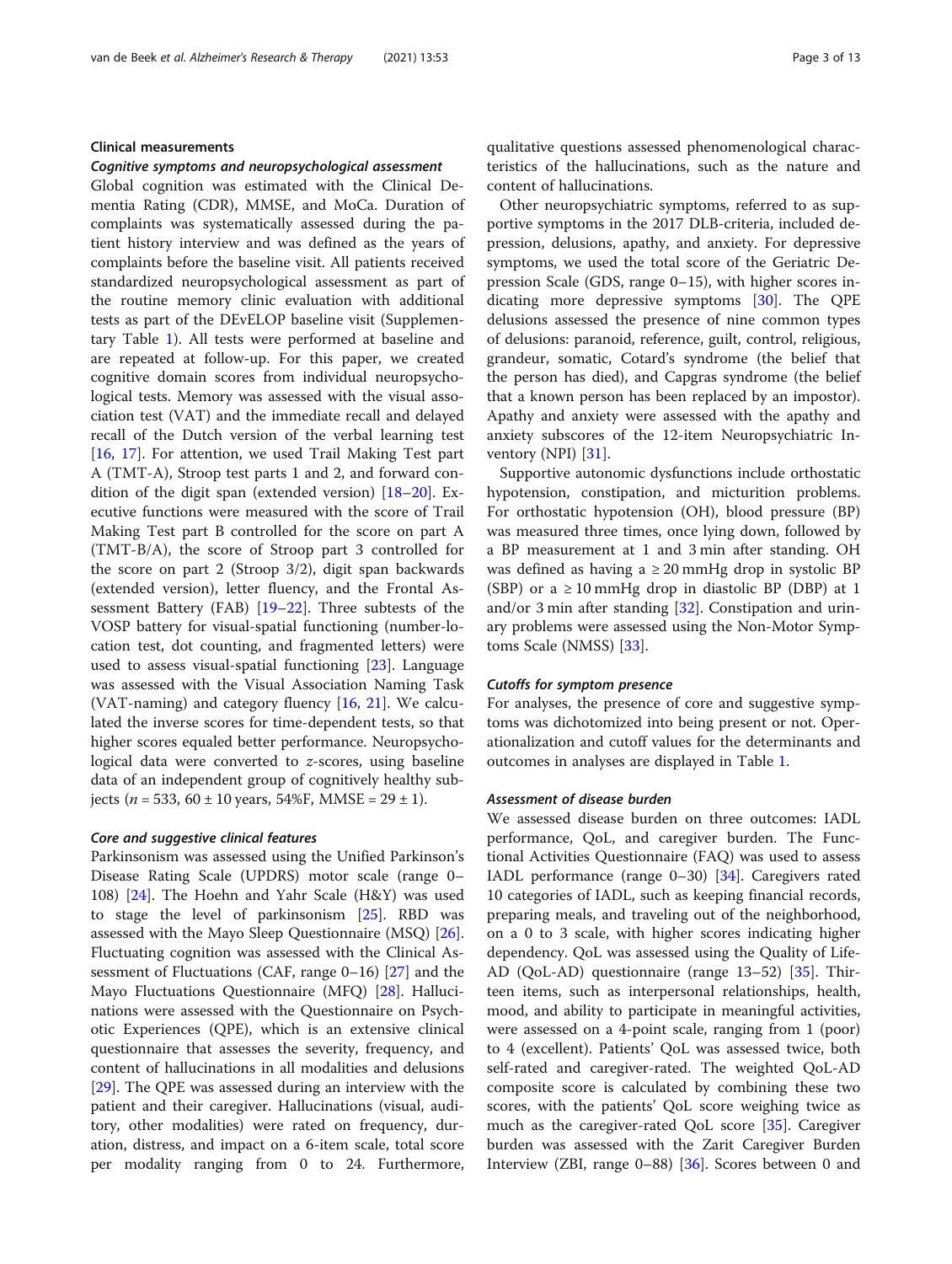| Symptom domain                          | Symptom                    | Operationalization and cutoff                                                           |
|-----------------------------------------|----------------------------|-----------------------------------------------------------------------------------------|
| Core clinical features                  | Visual hallucinations      | OPE visual hallucinations $\geq$ 1                                                      |
|                                         | Parkinsonism               | UPDRS: ≥1 on bradykinesia, with ≥1 on rigidity and/or ≥1 on resting tremor<br>subscores |
|                                         | <b>RBD</b>                 | Mayo sleep questionnaire $\geq$ 1                                                       |
|                                         | Cognitive fluctuations     | Clinical assessment of fluctuations $\geq$ 5                                            |
| Suggestive neuropsychiatric<br>symptoms | Depressive symptoms        | Geriatric Depression Scale ≥6                                                           |
|                                         | Apathy                     | NPI apathy subscale $\geq$ 1                                                            |
|                                         | Anxiety                    | NPI anxiety subscale $\geq$ 1                                                           |
|                                         | <b>Delusions</b>           | OPE delusions $\geq$ 1                                                                  |
| Suggestive autonomic symptoms           | Orthostatic<br>hypotension | $\geq$ 20 mmHG drop in SBP or $\geq$ 10 mmHG drop in DBP                                |
|                                         | Constipation               | NMSS constipation question (Q21) $\geq$ 1                                               |
|                                         | Micturinal problems        | NMSS micturinal question (Q22) $\geq$ 1                                                 |
| Assessment of disease burden            | <b>IADL</b>                | Functional Activities Questionnaire (0-30)                                              |
|                                         | Quality of life            | Quality of Life-AD [13-52]                                                              |
|                                         | Caregiver burden           | Zarit Caregiver Burden Interview (0-88)                                                 |

<span id="page-3-0"></span>Table 1 Operationalization of core and suggestive symptoms and measures of disease burden

Abbreviations: QPE questionnaire on psychotic experiences, UPDRS Unified Parkinson's Disease Rating Scale, RBD rapid eye movement behavior disorder, NPI Neuropsychiatric Inventory, SBP systolic blood pressure, DBP diastolic blood pressure, NMSS Non-Motor Symptoms Scale, IADL instrumental activities of daily living

20 indicate little to no burden, 21 to 40 indicating mild to moderate burden, and 41 to 88 indicating severe burden. In this study, informant-based questionnaires were filled in by partners of the patient  $(n = 87)$ , children of the patient ( $n = 9$ ), or other informants ( $n = 4$ ).

# Biological measurements

# Blood and CSF

Blood (serum and plasma) and CSF were collected and stored in our biobank at the Department of Clinical Chemistry of the Amsterdam University Medical Centers Amsterdam, according to the international consensus standard operation procedures [[37\]](#page-11-0). CSF Aβ42, Tau, and pTau concentrations were measured using a sandwich ELISA (Innotest, Fujirebio, Gent, Belgium), or the Elecsys Aβ42, Tau, and pTau (181P) CSF assays run on the cobas e601 analyzer (Roche Diagnostics GmbH). For Innotest values, drift-corrected continuous Aβ42 concentrations were used [[38](#page-11-0)]. Concomitant AD pathology was defined as a ratio of  $pTau/Aβ42 > 0.054$  (Innotest) or pTau/Aβ42 > 0.020 (Elecsys) [[39](#page-11-0)].

Apolipoprotein (APOE) ε4 genotype was determined using the LightCycler ApoE Mutation Detection Kit (Roche Diagnostics, GmbH, Mannheim, Germany), after DNA isolation from 10-ml EDTA vacutainer tubes. Patients were dichotomized as APOE-ɛ4 carrier (heteroand homozygous) or non-carrier.

# MRI

MRI scanning was performed according to the standardized ADC protocol  $[10]$  $[10]$ . Data were acquired using

multiple scanners (1.5 and 3 T). Visual assessment of atrophy and cerebrovascular abnormalities was performed by experienced neuroradiologists [[10\]](#page-10-0). Medial temporal lobe atrophy (MTA) was rated using coronal T1 weighted images on a 5-point scale  $(0-4)$  [\[40](#page-11-0)]. We used the average score of left and right for analysis. Global cortical atrophy (GCA) was rated on FLAIR images using a 4-point scale  $(0-3)$  [[41\]](#page-11-0). Posterior cortical atrophy (PCA) was rated on T1-weighted and FLAIRweighted images in sagittal, axial, and coronal planes, with an average of the left and right scores (range 0–3) [[42\]](#page-11-0). White matter hyperintensities were rated on axial FLAIR images using the Fazekas Scale (range 0–3) [\[43](#page-11-0)]. The number of microbleeds was dichotomized as present or not  $(0-1)$  [\[10](#page-10-0), [44](#page-11-0)].

#### EEG/MEG

EEGs were recorded as standard screening of the memory clinic using a digital EEG system and software (Brain RT®; OSG b.v., Rumst, Belgium). The EEG registrations were visually assessed by certified neurophysiologists. In addition to a routine clinical EEG report, EEGs were scored according to a standardized visual rating scheme [[45\]](#page-11-0). From this scheme, we used the 5-point scale to assess the severity of EEG abnormalities  $(1 = normal EEG,$  $2 =$  mildly abnormal,  $3 =$  moderately abnormal,  $4 =$  severely abnormal, 5 = iso-electric EEG; scores 4 and 5 are not expected to be given in an outpatient clinic setting). Severity scores higher than 1 indicated an abnormal EEG. Seven patients had magnetoencephalogram (MEG) available instead of EEG  $[46]$ . For MEG, the same 5-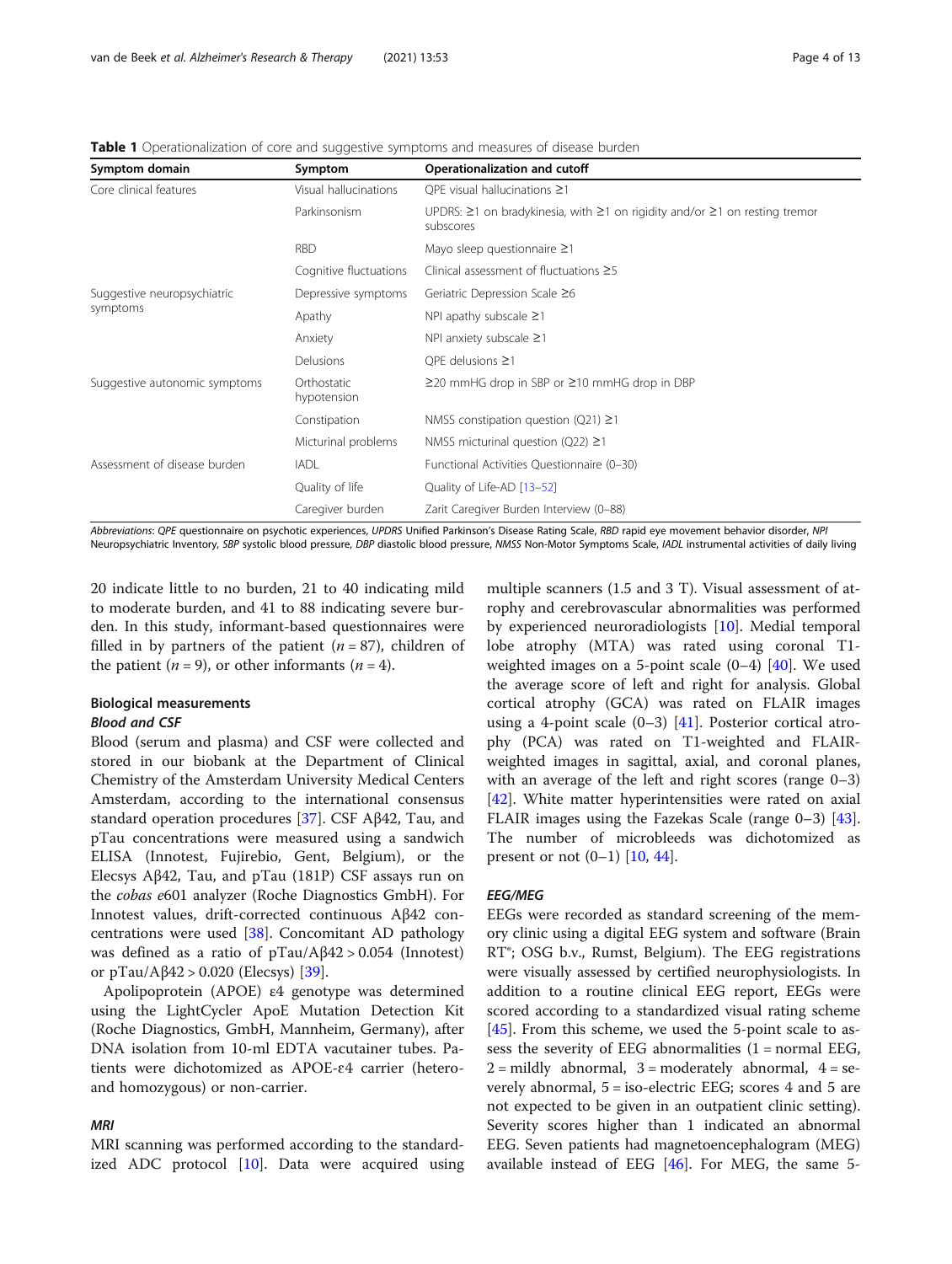point scale was used to assess the severity of abnormalities.

#### Dopamine transporter (DAT) imaging

The SPECT imaging protocol has been described previously in more detail [[47\]](#page-11-0). 123FP-CIT SPECT images were visually analyzed by a nuclear medicine physician, using a standard template with five regions of interest of fixed size for the left and right head of the caudate nucleus, left and right putamen, and occipital cortex. Binding ratios (BRs) of specific to non-specific DAT binding were calculated for the left and right putamen and head of the bilateral caudate nuclei, using the occipital cortex as a reference area [\[47](#page-11-0)]. The visual assessments as well as age-matched BRs were taken into account in determin-ing whether the scan was normal or abnormal [\[47\]](#page-11-0).

#### Statistical analyses

Statistical analyses were conducted using R version 4.0.2 [[48\]](#page-11-0). To characterize the core and suggestive symptoms, we used descriptive statistics. For all following analyses, dichotomized values for core and suggestive symptoms (absent/present) were used (Table [1](#page-3-0)). General linear models evaluated the influence of cognition (MMSE) and core (visual hallucinations, parkinsonism, RBD, fluctuations) and suggestive (OH, constipation, micturinal problems, depression, delusions, anxiety, and apathy) symptoms on IADL (FAQ), QoL (QoL-AD), and caregiver burden (ZBI). IADL functioning can also be perceived as a potential determinant of disease burden; therefore, we added FAQ as a putative predictor in the QoL and caregiver burden models as well. First, univariate models were constructed with all core and suggestive features as independent variables and FAQ, QoL-AD, and ZBI as dependent variables in separate models. Subsequently, we constructed multivariate models with backwards selection based on determinants with  $p < 0.10$ in the univariate models. All models were adjusted for age, sex, and MMSE.  $p$  values lower than 0.05 were considered significant.

### Results

Of 100 DLB patient included in DEvELOP,  $n = 10$  were female; the average age was  $69 \pm 6$  years, and the mean duration of complaints before baseline visit was  $4 \pm 3$ years (Table [2](#page-5-0)). The mean MMSE was  $25 \pm 3$ , and the mean MoCa was  $21 \pm 4$ . A positive family history for dementia was present in  $n = 39$  (39%) and for PD in  $n = 15$ (15%) patients.  $^{123}$ FP-CIT SPECT supported the diagnosis in  $n = 70$  (88%) of patients;  $n = 72$  (96%) had an abnormal EEG/MEG, of which  $n = 60$  (80%) a severity score of 3 (moderately abnormal). Concomitant AD pathology, as defined by an abnormal CSF p-tau/Aβ42 ratio, was present in  $n = 39$  (53%) patients. CSF Aβ42 was abnormal in  $n = 51$  (70%) cases, while total tau and p-tau were less often abnormal (respectively 37% and 40%). The degree of neurodegeneration on MRI was relatively low; few patients had medial temporal atrophy; the median MTA score was 1 (IQR 0.5–1.5), and the MTA score was  $\geq 2$  in  $n = 15$  cases (16%). Global cortical atrophy and posterior cortical atrophy score were also low (respectively 1 (IQR 1–2) and 0 (IQR 0–1)). Atrophy scores did not differ between patients with and patients without AD co-pathology in CSF (data not shown). Vascular lesions were infrequent in our cohort (median Fazekas score 1 (IQR 0–1)).

Seventy-three patients fulfilled the McKeith 2017 criteria for probable DLB; 27 had a diagnosis of MCI-LB. Patients with MCI-LB did not differ from dementia patients on the abnormality of  $^{123}$ FP-CIT SPECT scans, EEG scans, or concomitant AD pathology in CSF. MCI-LB patients had less neurodegeneration on MRI, specifically lower MTA and GCA, and lower Fazekas. By nature, cognitive problems and IADL interference were less severe in MCI patients, with lower MMSE scores, less presence of cognitive fluctuations, and lower FAQ scores. Constipation was more frequently present in patients with dementia, compared to patients with MCI. Other clinical symptoms or measures of disease burden did not differ between the MCI and dementia groups.

# Characterization of cognition and clinical symptoms Parkinsonism

 $N = 69$  (69%) patients had parkinsonism (bradykinesia with additional rigidity and/or resting tremor). The mean UPDRS score was  $20 \pm 11$  (range 0–53). Postural instability was present in  $n = 52$  (52%) of the cases, and  $n = 31$  (31%) had gait disturbances. In patients with parkinsonism, the median H&Y stage was 2 (IQR 1–2). In these patients,  $n = 18$  (26%) had H&Y stage 1 or stage 1.5, indicating unilateral involvement (with or without axial involvement). Fifty patients (72%) had H&Y stage 2 or higher, indicating bilateral motor symptoms.

# RBD

Recurrent dream enactment behavior was reported in  $n = 75$  (77%) patients and was the most frequently reported core clinical symptom in our cohort. The median duration of RBD symptoms before baseline visit was 4 years (range 3 months up to 40 years, IQR 1.5–10 years). In  $n = 21$  (28%) cases with suspected RBD, the patient had injured his/herself due to these symptoms, and  $n =$ 26 (35%) bedpartners reported that they had been injured because of RBD symptoms.

#### Cognitive fluctuations

 $N = 73$  (75%) patients answered positively on at least one of the CAF screening questions, and  $n = 45$  (46%) had a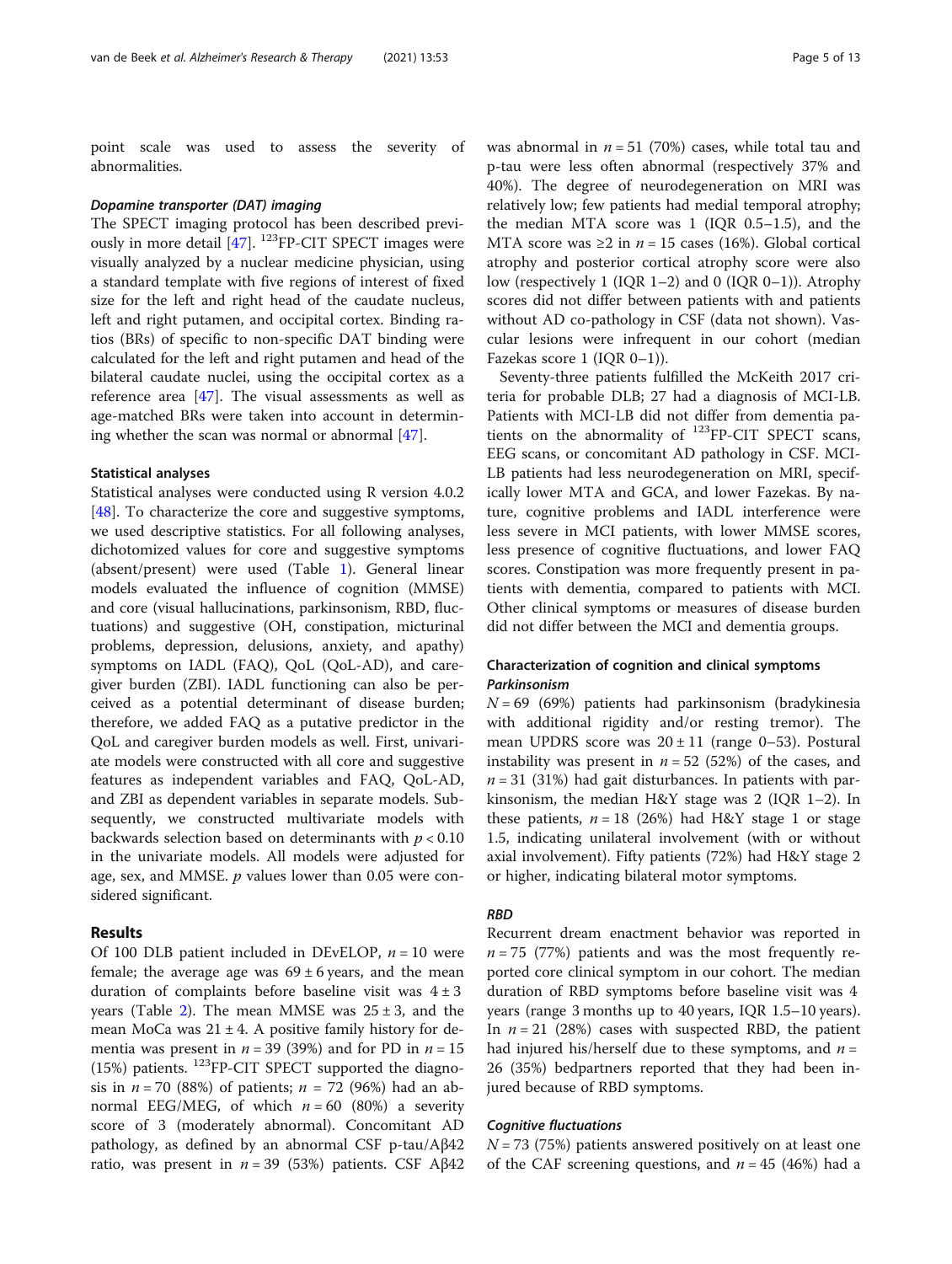#### <span id="page-5-0"></span>Table 2 Baseline characteristics

| Domain                               | Measurement                                        | Total $(n = 100)$ | Dementia ( $n = 73$ ) | $MCI(n = 27)$              | n available |
|--------------------------------------|----------------------------------------------------|-------------------|-----------------------|----------------------------|-------------|
| Demographics                         | Sex, n female (%)                                  | 10 (10%)          | 8 (11%)               | 2(7%)                      | 100         |
|                                      | Age, years                                         | $69 \pm 6$        | $70 \pm 5$            | $67 \pm 7$                 | 100         |
|                                      | Disease duration, years                            | $4 \pm 3$         | $4 \pm 3$             | $4 \pm 2$                  | 99          |
|                                      | Education, years                                   | $12 \pm 3$        | $12 \pm 3$            | $12 \pm 3$                 | 100         |
|                                      | <b>MMSE</b>                                        | $25 \pm 3$        | $24 \pm 3$            | $27 \pm 2$                 | 100         |
|                                      | APOE-e4 carrier                                    | 39 (47%)          | 26 (47%)              | 10 (46%)                   | 77          |
| Core clinical features               | Parkinsonism                                       | 69 (69%)          | 54 (75%)              | 15 (56%)                   | 99          |
|                                      | Visual hallucinations                              | 39 (39%)          | 32 (44%)              | 7 (27%)                    | 99          |
|                                      | Cognitive fluctuations                             | 45 (46%)          | 38 (53%)              | $7(27%)$ *                 | 98          |
|                                      | <b>RBD</b>                                         | 75 (77%)          | 55 (76%)              | 20 (77%)                   | 98          |
| Suggestive neuropsychiatric symptoms | Depressive symptoms                                | 18 (19%)          | 14 (20%)              | 4 (16%)                    | 95          |
|                                      | Delusions                                          | 7(7%)             | 7 (10%)               | $\mathbf 0$                | 99          |
|                                      | Anxiety                                            | 40 (44%)          | 31 (44%)              | 9(41%)                     | 92          |
|                                      | Apathy                                             | 56 (61%)          | 45 (64%)              | 11 (50%)                   | 92          |
| Suggestive autonomic symptoms        | Orthostatic hypotension                            | 63 (64%)          | 46 (63%)              | 17 (65%)                   | 99          |
|                                      | Constipation                                       | 34 (34%)          | 29 (40%)              | 5 $(19%)^*$                | 100         |
|                                      | Urinary problems                                   | 47 (47%)          | 33 (45%)              | 14 (52%)                   | 100         |
|                                      | Hynosmia                                           | 52 (54%)          | 40 (56%)              | 12 (46%)                   | 97          |
| Assessment of disease burden         | Functional Activities Questionnaire                | $12 \pm 6$        | $13 \pm 6$            | $8 \pm 6*$                 | 98          |
|                                      | Quality of Life-AD                                 | $31 \pm 5$        | $31 \pm 5$            | $31 \pm 5$                 | 100         |
|                                      | Zarit caregiver burden interview                   | $25 \pm 15$       | $26 \pm 14$           | $19 \pm 16$                | 77          |
| Imaging                              | <sup>123</sup> FP-CIT-SPECT, <i>n</i> abnormal (%) | 70 (88%)          | 47 (87%)              | 22 (88%)                   | 80          |
|                                      | Medial temporal atrophy                            | $1[0.5-1.5]$      | $1[0.5-1.5]$          | $0.5$ $[0-1]$ <sup>*</sup> | 95          |
|                                      | Posterior cortical atrophy                         | $1[1-2]$          | $1[1-2]$              | $1[0.5-1]$                 | 95          |
|                                      | Global cortical atrophy                            | $1 [0-1]$         | $1 [0-1]$             | $0 [0-1]*$                 | 95          |
|                                      | Fazekas                                            | $1 [0-1]$         | $1[1-1]$              | $0 [0-1]$                  | 94          |
|                                      | Microbleeds, presence, n (%)                       | 12 (13%)          | 8 (12%)               | 4 (17%)                    | 90          |
| EEG/MEG $(n = 68/n = 7)$             | Abnormal EEG/MEG (severity ≥2)                     | 72 (96%)          | 52 (98%)              | 20 (91%)                   | 75          |
|                                      | Severe abnormal EEG/MEG (severity = 3)             | 60 (80%)          | 46 (89%)              | 14 (64%)*                  | 75          |
| CSF                                  | $A\beta$ 42, <i>n</i> abnormal (%)                 | 51 (70%)          | 39 (74%)              | 12 (60%)                   | 73          |
|                                      | t-tau, n abnormal (%)                              | 27 (37%)          | 19 (36%)              | 8 (40%)                    | 73          |
|                                      | p-tau, n abnormal (%)                              | 29 (40%)          | 20 (38%)              | 9(45%)                     | 73          |
|                                      | p-tau/Aβ42, <i>n</i> abnormal (%)                  | 39 (53%)          | 30 (57%)              | 9(45%)                     | 73          |

Data represent  $n$  (%), mean  $\pm$  SD, or median [IQR]

Abbreviations: MMSE Mini-Mental State Examination, MCI mild cognitive impairment, RBD rapid eye movement sleep behavior disorder, GDS Geriatric Depression Scale, QPE Questionnaire on Psychotic Experiences, NPI Neuropsychiatric Inventory, NMSS Non-Motor Symptoms Scale

 $*p$  < 0.05 compared to dementia

total CAF score of ≥5, indicative of cognitive fluctuations. In patients who answered positive on one of the screening questions, the symptoms occurred on a weekly to daily basis in  $n = 33$  (46%) and more than daily in  $n =$ 26 (36%) patients. Caregivers indicated that fluctuations would last for 5 min to an hour in  $n = 28$  (38%) of patients and less than 5 min in  $n = 26$  (36)% of patients. Daytime somnolence was reported in  $n = 58$  (59%) patients. Twenty-five patients (25%) slept for two or more hours during the day on a regular basis. Illogical thinking was reported in  $n = 68$  (69%) patients and staring spells in  $n = 59$  (60%) patients.

# Visual hallucinations

Thirty-nine (39%) patients had experienced hallucinations in the past month. Visual hallucinations caused minimal or no distress in most patients  $(n = 30, 77\%)$ . The content of the visual hallucinations was valued as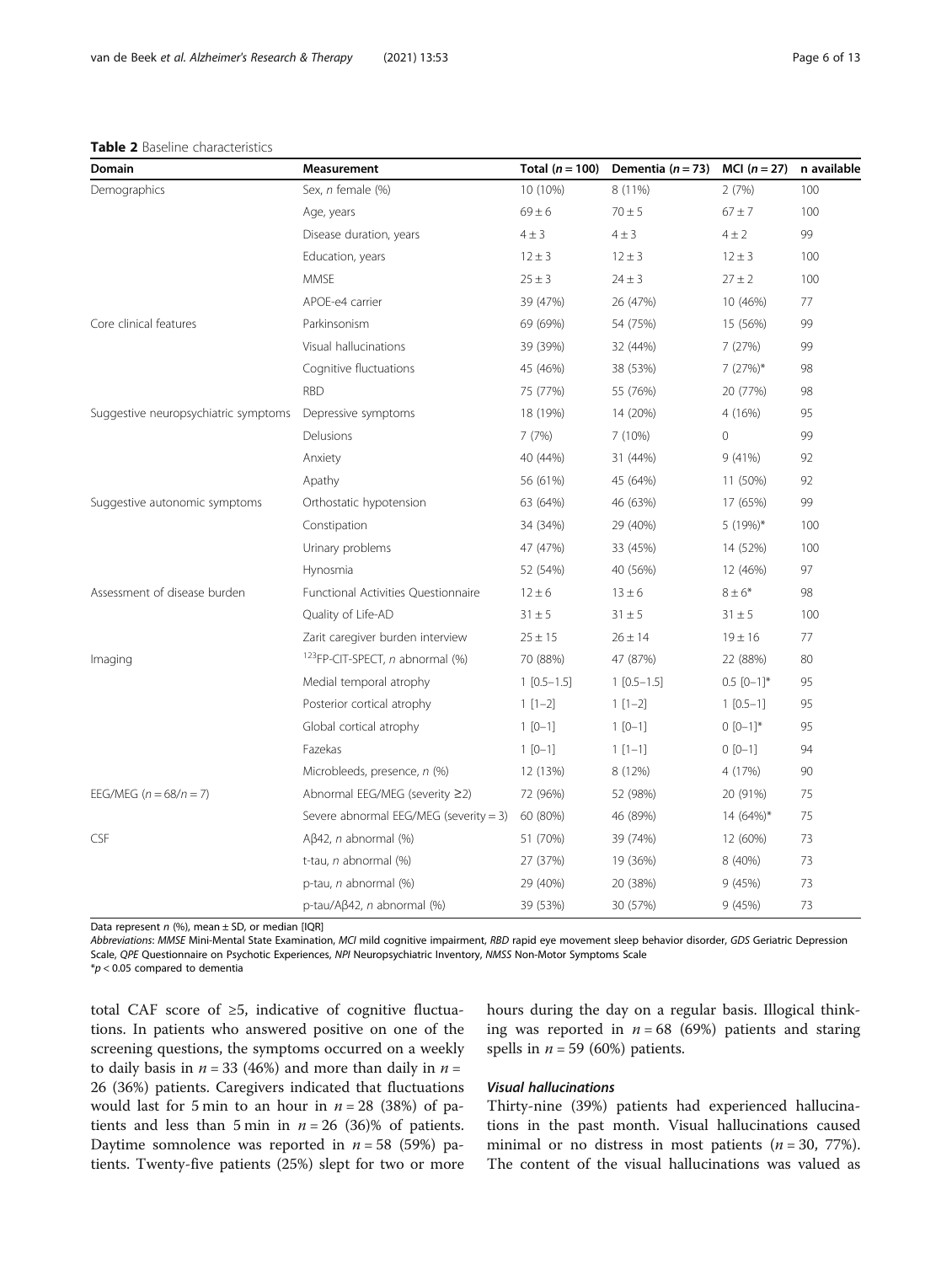positive or neutral by  $n = 32$  (82%) patients, while  $n = 7$ (18%) sometimes experienced negative content in the hallucinations. When assessing the content of the hallucinations,  $n = 25$  (64%) patients reported that they saw complex images such as persons or animals,  $n = 7$  (18%) patients reported that they perceived faces or shadows, while the other patients perceived inanimate objects like buildings, or simple forms like circles or flashes of light. Nearly all patients were convinced that the visual hallucinations were not real ( $n = 35$ , 90%). In the past month,  $n = 27$  (27%) patients had experienced visual illusions, and  $n = 25$  (25%) patients had experienced passage hallucinations. The feeling of presence was reported by  $n = 23$ (23%) patients.

#### Supportive neuropsychiatric symptoms

Auditory hallucinations were present in  $n = 8$  (8%) patients, of which  $n = 6$  (75%) patients reported that this caused no or minimal distress. The auditory hallucinations contained verbal content (for example, voices, sentences) in  $n = 4$  (50%) patients and non-verbal content (for example, music, doorbells) in the other  $n = 4$  patients. Three patients reported tactile hallucinations, and one had olfactory hallucinations. All patients who reported hallucinations in non-visual modalities also had visual hallucinations. Delusions were present in  $n = 7$  (7%) patients. Four patients had experienced Capgras syndrome, one patient had guilt delusions, two had paranoid delusions, and one had somatic delusions. The mean GDS was  $4 \pm 3$ , and  $n = 18$  (19%) had a score higher than 5, indicative for depression. Apathy was reported in  $n = 56$  (61%) patients and anxiety in  $n = 40$  (44%) patients. Of note, we found discordant information on hallucinations in the NPI and QPE in 27% of cases. The NPI identified fewer patients with hallucinations ( $n = 33$ ) compared to the QPE  $(n = 42$  in all modalities including visual illusions and passage hallucinations).

#### Supportive symptoms of autonomic dysfunction

Orthostatic hypotension (OH) was present in  $n = 63$ (64%) patients, of which  $n = 46$  (73%) had delayed and/or prolonged OH (OH after three minutes standing). Sixty percent of patients were symptomatic, of which 36% reported that these complaints were causing moderate or severe distress. Constipation was reported in  $n = 34$  (34%) patients in the past month, causing moderate or severe distress in 58% of these patients, while the others report only mild disturbances. Micturition problems were reported in  $n = 47$ patients (47%), of which  $n = 27$  (57%) reported moderate or severe disturbances. Sexual dysfunction was reported in 29% of patients.

#### Neuropsychological assessment

The neuropsychological domain scores are displayed in Fig. [1.](#page-7-0) Patients scored lowest in the memory and attention domain, followed by visuospatial functioning. Language was least affected (see Supplementary Table [1](#page-10-0) for the complete neuropsychological test battery and raw test results).

# Associations between clinical symptoms and measures of disease burden

We evaluated the associations between core and suggestive symptoms and FAQ (IADL), QoL-AD (QoL), and caregiver burden (ZBI) (Table [3\)](#page-7-0). In univariate analyses, we found that presence of hallucinations, parkinsonism, cognitive fluctuations, apathy, and lower MMSE were associated with lower FAQ scores, indicating lower IADL functioning. In a multivariate model, cognitive fluctuations  $(\beta \pm SE = 4.40 \pm 1.12, p < 0.001)$  and lower MMSE  $(\beta \pm SE = -0.60 \pm 0.20, p < 0.05)$  were the strongest predictors of lower FAQ scores, followed by parkinsonism  $(\beta \pm SE = 2.29 \pm 1.23, p < 0.1)$ , and apathy  $(\beta \pm SE = 2.11 \pm 1.23, p < 0.1)$ 1.10,  $p < 0.1$ ). Using univariate models with QoL as an outcome measure, we found visual hallucinations, constipation, depressive symptoms, and higher IADL dependency were related to lower QoL. In the multivariate model, depressive symptoms  $(\beta \pm SE = -4.25 \pm 1.29, p =$ 0.001), constipation  $(\beta \pm SE = -2.16 \pm 1.07, p < 0.05)$ , and IADL functioning  $(\beta \pm SE = -0.17 \pm 0.08, p < 0.05)$ remained significant determinants of QoL. Apathy ( $\beta$  ±  $SE = 11.01 \pm 2.79$ ,  $p < 0.001$ ) and higher IADL dependency  $(\beta \pm SE = -1.07 \pm 0.21, p < 0.001)$  were related to higher caregiver burden on ZBI in both the univariate and multivariate analyses.

#### **Discussion**

In this paper, we presented the design and baseline results of the DEvELOP cohort. We provided an in-depth characterization of clinical symptoms, of which RBD was the most frequently presented core feature and visual hallucinations were the least frequently reported. Suggestive symptoms such as autonomic dysfunction and neuropsychiatric symptoms were common, in up to 65% of patients. We demonstrated that suggestive symptoms, neuropsychiatric symptoms in particular, were associated to lower QoL and higher caregiver burden, while motor and cognitive symptoms were associated to lower IADL functioning.

The DEvELOP cohort consists of DLB patients with mild to moderate cognitive dysfunction, with the lowest scores in the attention and memory domain compared to other cognitive domains. More than half of the patients had concomitant AD pathology in CSF, which is slightly higher compared to other studies investigating AD co-pathology in CSF [[49](#page-11-0), [50](#page-11-0)], but lower compared to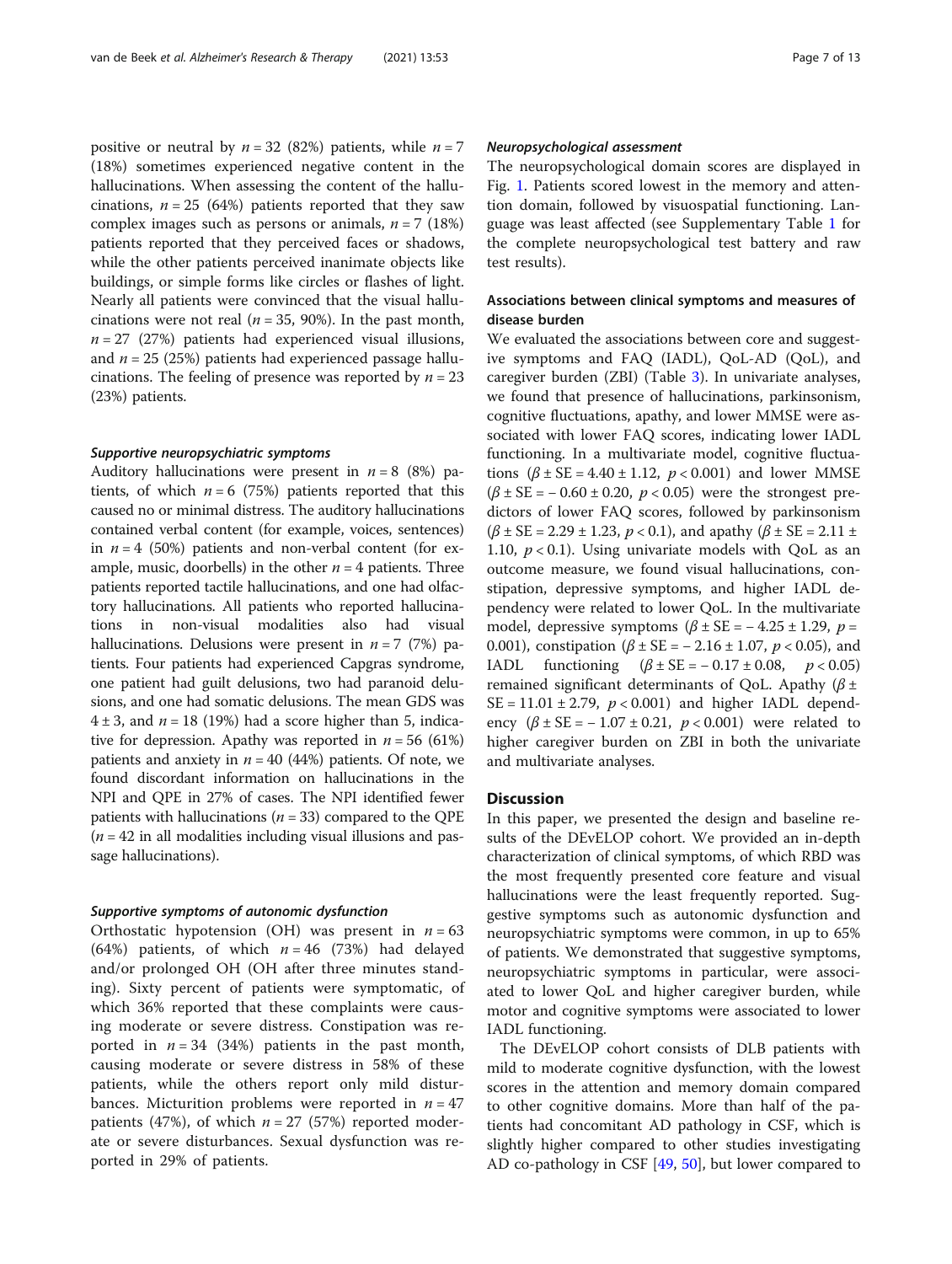<span id="page-7-0"></span>

Table 3 Linear regression models of cognition, core and suggestive features, and disease burden

| Symptom                 | <b>FAQ</b>        |                              | OoL-AD             |                   | ZBI                |                   |
|-------------------------|-------------------|------------------------------|--------------------|-------------------|--------------------|-------------------|
|                         | Model 1           | Model 2                      | Model 1            | Model 2           | Model 1            | Model 2           |
| Visual hallucinations   | $2.48 \pm 1.21*$  |                              | $-1.47 \pm 1.08$   |                   | $-2.30 \pm 3.50$   |                   |
| Parkinsonism            | $3.42 \pm 1.34*$  | $2.29 \pm 1.23$ <sup>+</sup> | $-1.79 \pm 1.19$   |                   | $6.28 \pm 3.85$    |                   |
| <b>RBD</b>              | $2.07 \pm 1.39$   |                              | $0.67 \pm 1.24$    |                   | $4.33 \pm 4.09$    |                   |
| Cognitive fluctuations  | $4.75 \pm 1.15*$  | $4.40 \pm 1.12^*$            | $-1.46 \pm 1.10$   |                   | $5.73 \pm 3.61$    |                   |
| Orthostatic hypotension | $0.49 \pm 1.26$   |                              | $-1.16 \pm 1.11$   |                   | $0.39 \pm 3.59$    |                   |
| Constipation            | $0.74 \pm 1.36$   |                              | $-3.09 \pm 1.15^*$ | $-2.16 \pm 1.07*$ | $5.37 \pm 3.96$    |                   |
| Urinary problems        | $-0.92 \pm 1.19$  |                              | $0.55 \pm 1.04$    |                   | $-4.61 \pm 3.34$   |                   |
| Depression              | $1.12 \pm 1.58$   |                              | $-4.64 \pm 1.31*$  | $-4.25 \pm 1.29*$ | $7.02 \pm 4.31$    |                   |
| Apathy                  | $2.87 \pm 1.20*$  | $2.11 \pm 1.10^{+}$          | $-1.06 \pm 1.09$   |                   | $13.59 \pm 3.11*$  | $11.01 \pm 2.79*$ |
| Anxiety                 | $1.19 \pm 1.22$   |                              | $-0.73 \pm 1.08$   |                   | $5.42 \pm 3.32$    |                   |
| <b>MMSE</b>             | $-0.94 \pm 0.21*$ | $-0.60 \pm 0.20*$            | $0.15 \pm 0.19$    |                   | $-1.12 \pm 0.60^+$ |                   |
| IADL (FAQ)              |                   |                              | $-0.20 \pm 0.09*$  | $-0.17 \pm 0.08*$ | $1.29 \pm 0.25^*$  | $-1.07 \pm 0.21*$ |

Data represent β ± SE. Model 1: with correction for age, sex, and MMSE. Model 2: after backwards selection with significant determinants of model 1, corrected for age, sex, and MMSE

Abbreviations: FAQ Functional Activities Questionnaire (higher scores indicate lower IADL functioning), QoL-AD Quality of Life-Alzheimer's Disease (higher scores indicate higher quality of life), ZBI Zarit Caregiver Burden Interview (higher scores indicate higher caregiver burden), RBD rapid eye movement sleep behavior disorder, QPE Questionnaire on Psychotic Events, NPI Neuropsychiatric Inventory, UPDRS Unified Parkinson's Disease Rating Scale, MMSE Mini-Mental State Examination

 $*p < 0.05$ 

 $^{+}p < 0.1$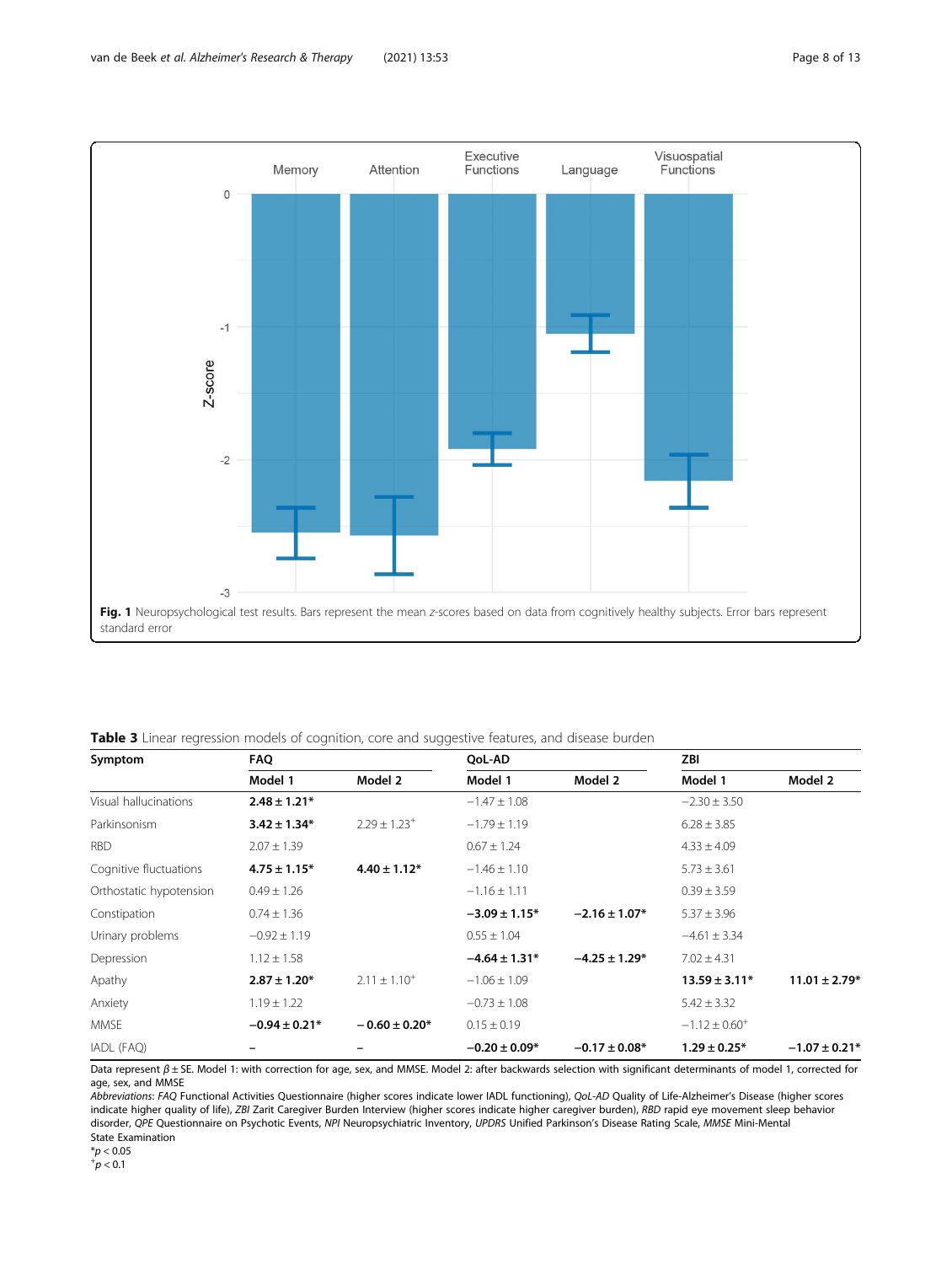pathological studies [\[51](#page-11-0), [52](#page-11-0)]. This can be due to the differences in the definition of AD pathology based on CSF markers; we used the p-tau/Aβ42 ratio, which is probably the most sensitive for AD pathology [[39\]](#page-11-0). Misdiagnosis is not likely given the high rate of positive 123FP-CIT-SPECT scans. The discrepancy between the prevalence of AD pathology in vivo and postmortem suggests that AD pathology develops during the course of the disease in DLB. The degree of atrophy on MRI was relatively mild, in line with previous research investigating atrophy in DLB [[53\]](#page-11-0). A potential explanation for this finding is that many patients in our cohort were in an early disease stage, and neurodegeneration may follow in a later stage [[54\]](#page-11-0).

Of all four core symptoms, RBD was most frequently reported and was present up to more than 10 years before diagnosis. This high prevalence and early onset of RBD symptoms are also known from previous literature [[55,](#page-11-0) [56\]](#page-11-0). More than two thirds of our cohort had signs of parkinsonism, but the degree of parkinsonism was mostly mild and symmetric, as reflected by low UPDRS and H&Y scores. Visual hallucinations were reported in less than half of the patients and were usually complex in nature; patients often reported seeing animals or people. Remarkably, in the majority of patients, visual hallucinations did not lead to distress or impairment. The prevalence of visual hallucinations in our cohort is lower compared to other studies investigating DLB; a recent meta-analysis reported a pooled prevalence of 62% of DLB patients with visual hallucinations [\[57](#page-11-0)]. A potential explanation for this discrepancy is that our cohort is set in a memory clinic, and patients were in mild to moderate disease stages. A relevant finding was that we found a discrepancy in the assessment of the presence of hallucinations between the NPI (caregiver-based) and the QPE (patient-based), where patients more often reported visual hallucinations. It is conceivable that sometimes, caregivers are not aware of the patients' experiences or patients do not tell about it, possibly because of fear or shame. This is in line with a previous study, that found that 16% of caregivers were unaware of visual hallucinations in the patient  $[58]$ . These findings suggest that using only caregiver-based instruments for hallucinations could be insufficient, and patients themselves should be asked about the presence of symptoms.

Prior research indicated that disease burden in DLB is higher compared to AD, with lower QoL, higher IADL dependency, and caregiver burden, but DLB is also associated with higher healthcare costs and earlier nursing home admission [[59,](#page-11-0) [60](#page-11-0)]. To date, no disease-modifying treatment for DLB exists, but disease burden can be minimized by pharmacological or non-pharmacological symptomatic treatment. In regard to optimizing treatment strategies for DLB, it is important to know which symptoms have the greatest impact on disease burden. To assess the influence of symptoms, we associated clinical symptoms with three functional measures of disease burden: IADL functioning, QoL, and caregiver burden. IADL dependency was associated with reduced motor function and cognitive symptoms (lower MMSE, cognitive fluctuations, and apathy). These findings are in line with previous literature and are intuitive, since complex IADL require motor function and sustained attention [[61\]](#page-11-0). Cognitive fluctuations were also associated with lower QoL, in line with a former study that also found that more severe fluctuations were related to lower IADL functioning and lower QoL in dementia [\[62](#page-11-0)]. In line with previous studies, we also found that IADL functioning is not only an outcome of disease burden, but a relevant determinant of QoL and caregiver burden as well [\[4](#page-10-0), [5](#page-10-0), [63](#page-11-0)].

While visual hallucinations were not related to disease burden, other neuropsychiatric symptoms played an important role in the burden for both patients and caregivers. We found that the presence of depressive symptoms was the strongest determinant of lower QoL for the patient, in line with previous research [\[5](#page-10-0)]. Compared to AD, patients with DLB have higher depressive symptoms and lower QoL [[4,](#page-10-0) [5](#page-10-0)]. One potential hypothesis is that DLB patients have better insight into their condition compared to AD patients in the early dementia phases  $[64]$  $[64]$ . With respect to the caregiver, their burden was most strongly related to neuropsychiatric symptoms, apathy in particular. With respect to the caregiver, their burden was strongly related to neuropsychiatric symptoms. Previous studies also found an association between caregiver burden and neuropsychiatric symptoms, often more stronger than the association between cognition and caregiver burden [\[65](#page-11-0), [66](#page-11-0)]. Our results extend on these findings by showing that apathy in particular is of influence on the burden of caregivers. Apathy is frequently encountered in DLB as it is in many other types of dementia [\[67](#page-11-0)]. Apathy may cause a burden for caregivers, as it leads to a decrease in engaging in social activities, inequality, and conflicts in relationships [[8\]](#page-10-0). The neurobiological underpinnings of apathy are not completely understood. Our results underline the value of finding treatment options for both cognitive fluctuations and apathy, as they have a considerate impact on disease burden for patients. There is some evidence for the beneficial effect of cholinesterase inhibitors [\[9](#page-10-0)].

In our cohort, neuropsychiatric symptoms occurred frequently and had a considerable impact on patients and caregivers both in MCI and dementia patients. This demonstrates the relevance of carefully assessing these neuropsychiatric symptoms. Previous studies also showed that even in the earliest disease stages,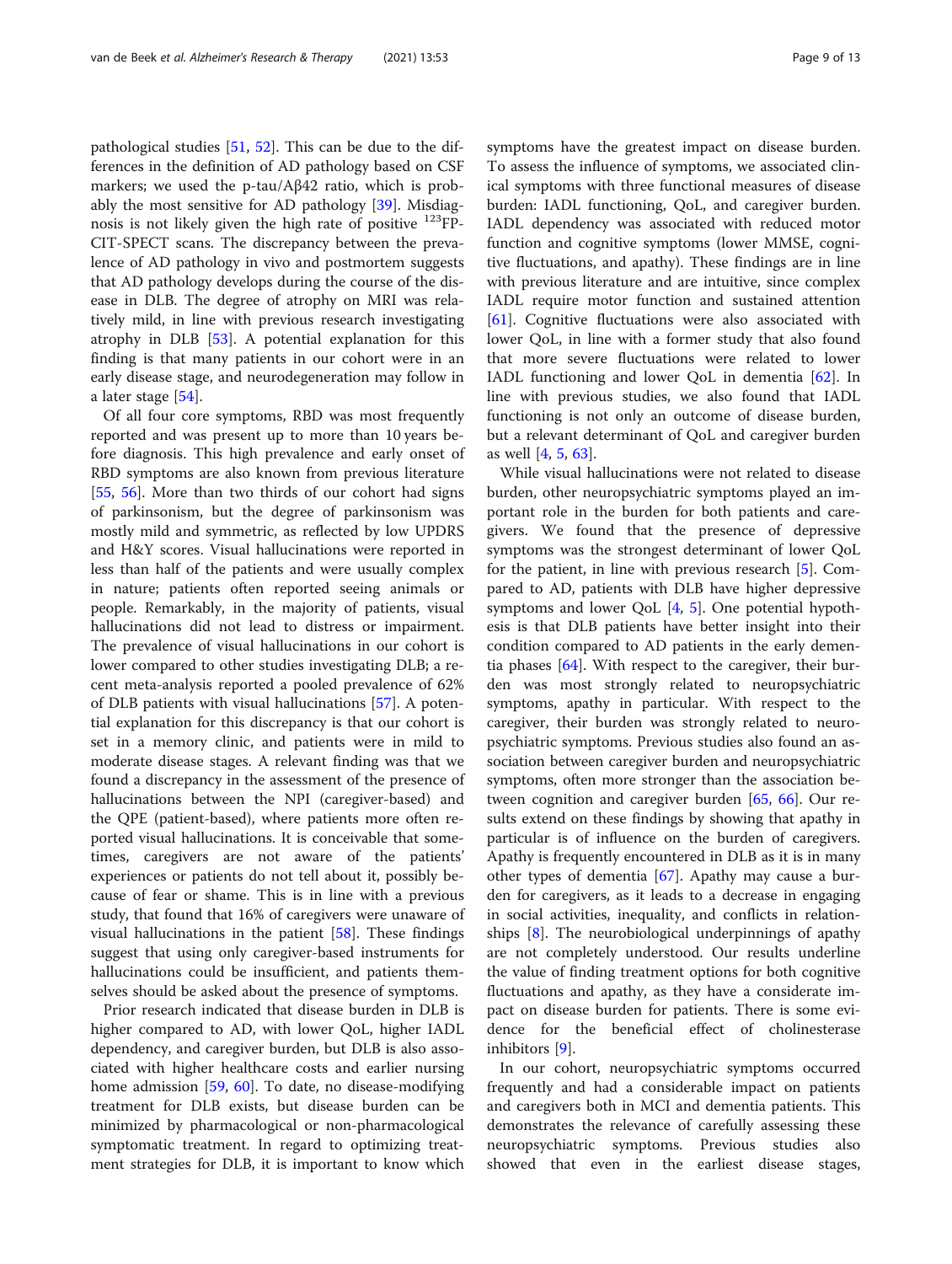neuropsychiatric symptoms can be present [\[12](#page-10-0), [68](#page-11-0), [69\]](#page-11-0). Symptoms are non-specific and are often poorly recognized, especially in the early stages. Many neuropsychiatric symptoms are potentially treatable with pharmacological and nonpharmacological intervention. Proper education about the disease and symptoms could reduce the burden on both patients and caregivers [\[70](#page-11-0)]. Physical activity or psychological intervention might reduce depressive symptoms and apathy in DLB [[71,](#page-11-0) [72](#page-12-0)]. Cholinesterase inhibitors seem to have beneficial effects on several neuropsychiatric symptoms next to cognitive improvement. Other psychotropic agents such as antidepressants and atypical antipsychotics are used with varying effects. One should note that DLB patients are often hypersensitive to antipsychotics; at this point, only quetiapine and clozapine, and pimavanserin seem to be tolerated relatively well [[9](#page-10-0)]. In small studies in AD and PD, treatment of apathy with methylphenidate has shown significant improvement [\[73](#page-12-0), [74\]](#page-12-0). Obstacles in pharmacological treatment are sensitivity to side effects and poor compliance [\[75\]](#page-12-0). Evidence for optimal treatment of neuropsychiatric symptoms in DLB patients is lacking and mostly based on expert opinion. In the absence of disease-modifying therapy, optimization of symptomatic treatment should be pursued, and trials to enhance this are warranted.

We included twenty-seven patients that fulfilled the criteria for MCI-LB. These patients did not differ in the presence of non-cognitive symptoms from DLB patients, except for less frequent constipation. This illustrates that patients experience the burden of symptoms, even when the cognitive decline is not yet at the stage of dementia. This underlines the importance of early diagnosis in Lewy body diseases. It also illustrates the distinction between MCI-LB and DLB is artificial, and a more inclusive term should be used to label these patients despite their cognitive status.

While cognitive function is often used as an outcome measure in dementia syndromes, in DLB, non-cognitive symptoms have a significant impact on both patients and caregivers. These non-cognitive symptoms are potentially amenable to symptomatic treatment strategies. Clinicians dealing with patients with Lewy body diseases should be aware of the wide array of symptoms in these patients, and a multidisciplinary approach is necessary for the management of patients and their relatives. For the assessment of treatment effects as well as disease progression, the development of DLB-specific outcome measures is necessary which comprise also the non-cognitive features of this complex disease.

#### Strengths

Strengths of the present study include our standardized assessment of core and suggestive features and relevant biomarkers. DEvELOP follows the JPND guidelines for prospective cohort studies in DLB [\[15](#page-10-0)]. Therefore, harmonization and data sharing with other cohorts are possible. In addition, since there is increasing attention for the earliest phases of the disease, we also included patients with MCI to capture a broad spectrum of disease stages. Last, using standardized follow-up with repeated biomarker assessment, we can address future research questions regarding the course of the disease.

# **Limitations**

Our study has some limitations. First, although all patients are asked for brain donation, there is no pathological data available yet; hence, misdiagnosis cannot be ruled out. Especially in the few patients with normal 123FP-CIT-SPECT scans, pathological confirmation is needed. Second, because of non-normally distributed data on clinical symptoms, the regression analyses were performed on dichotomous determinant variables. A drawback of using binary data is that the subtle differences in symptom severity were not taken into account in defining the influence on disease burden. Third, this is a selected cohort of relatively mildly affected patients recruited in a tertiary memory clinic. This could hamper the generalizability of our findings. DLB patients primarily referred to movement disorder or psychiatric clinics or residing in nursing homes could display different clinical profiles, e.g., more frequent hallucinations in a psychiatric setting and more severe parkinsonism in a movement disorders setting. Also, in more advanced stages of the disease, the relationship between clinical symptoms and disease burden could be different. Last, our gender distribution is more skewed than other study reports, with only 10% of our participants being female [[2](#page-10-0), [76](#page-12-0)]. We have no clear explanation for this. In a previous study, we found that DLB manifests differently in women than in men, with more severe cognitive impairment and more frequent AD co-pathology in women [\[77\]](#page-12-0). It is imaginable that DLB in women is more often not recognized. To control for the influence of sex differences, all analyses were corrected for sex (and age).

# Conclusions

To conclude, we presented a deeply phenotyped DLB cohort and found clinically relevant associations between symptoms and disease burden. This cohort will be a starting point for future studies. With ongoing data collection, we aim to further investigate the specific research questions regarding the biological mechanisms underlying heterogeneity and prognosis over time.

# Supplementary Information

The online version contains supplementary material available at [https://doi.](https://doi.org/10.1186/s13195-021-00792-w) [org/10.1186/s13195-021-00792-w](https://doi.org/10.1186/s13195-021-00792-w).

Additional file 1: Supplementary Figure 1. Assessment of hallucinations (all domains) with Questionnaire of Psychotic Experience (QPE) versus Neuropsychiatric Inventory (NPI).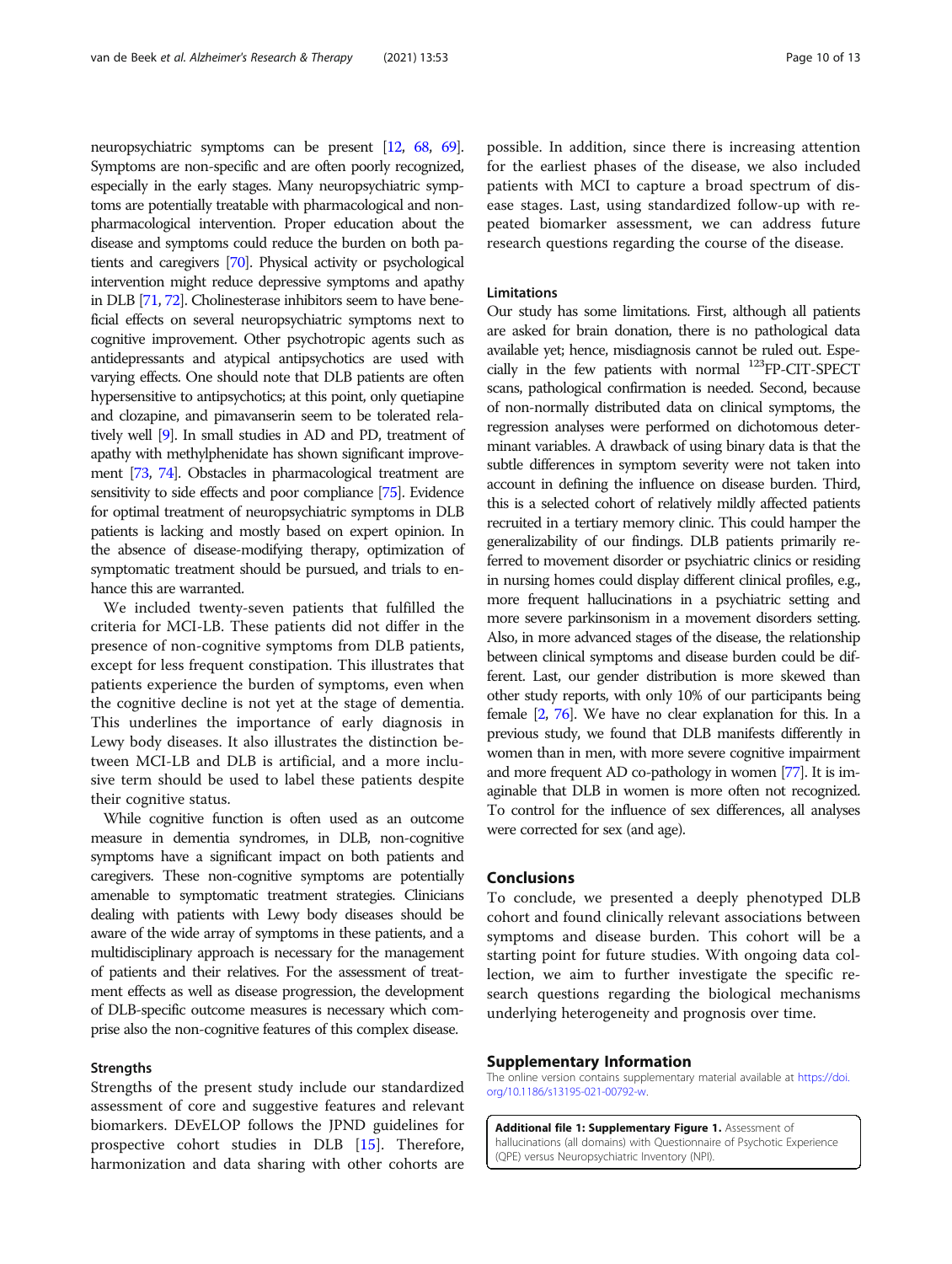<span id="page-10-0"></span>Additional file 2: Supplementary Table 1. Clinical questionnaires & tests.

## Acknowledgements

The authors kindly thank Lyduine Colij for the additional visual rating of MRI scans and Anna Nordbeck for the additional visual ratings of EEGs.

#### Authors' contributions

MvdB wrote the manuscript and analyzed and interpreted the data. MvdB, IvS, JvdZ, WvdF, and AL contributed to the study concept and design. WvdF and AL interpreted the data and supervised the project. All authors contributed to data acquisition and/or analysis. All authors approved and critically evaluated the final manuscript.

#### Funding

Research of the Alzheimer Center Amsterdam is part of the neurodegeneration research program of the Neuroscience Campus Amsterdam. The Alzheimer Center Amsterdam is supported by Alzheimer Nederland and Stichting VUMC funds. AL has received funding from Stichting Dioraphte and ZonMW Memorabel (project #733050509).

#### Availability of data and materials

The data and materials used in this study can be made available by the corresponding author upon request.

#### Ethics approval and consent to participate

The local medical ethics committee approved the study, and patients and caregivers gave their written informed consent. The research is performed according to the principles of the Declaration of Helsinki.

#### Consent for publication

Not applicable

#### Competing interests

MvdB, IvS, JvdZ, IP, CS, and PR report no competing interests relevant to the manuscript. FB is supported by the NIHR Biomedical Research Centre at UCLH. CT is a member of the Innogenetics International Advisory Boards of Fujirebio/Innogenetics and Roche. PS has served as a consultant for Wyeth-Elan, Genentech, Danone, and Novartis and received funding for travel from Pfizer, Elan, Janssen, and Danone Research. WvdF performs the contract research for Boehringer Ingelheim. Her research programs have been funded by ZonMW, NWO, EU-FP7, Alzheimer Nederland, CardioVascular Onderzoek Nederland, Stichting Dioraphte, Gieskes-Strijbis fonds, Boehringer Ingelheim, Piramal Neuroimaging, Roche BV, and Janssen Stellar. All funding is paid to her institution. AL has received funding from Stichting Dioraphte and ZonMW Memorabel (project #733050509).

#### Author details

<sup>1</sup> Alzheimer Center Amsterdam, Department of Neurology, Amsterdam Neuroscience, Vrije Universiteit Amsterdam, Amsterdam UMC, Amsterdam, The Netherlands. <sup>2</sup>Department of Radiology and Nuclear Medicine, Amsterdam Neuroscience, Amsterdam UMC, Amsterdam, The Netherlands. <sup>3</sup>Institutes of Neurology and Healthcare Engineering, UCL, London, England, UK. <sup>4</sup> Department of Clinical Neurophysiology and MEG center, Vrije Universiteit Amsterdam, Amsterdam UMC, Amsterdam, The Netherlands. 5 Neurochemistry, Department of Clinical Chemistry, Amsterdam Neuroscience, Vrije Universiteit Amsterdam, Amsterdam UMC, Amsterdam, The Netherlands. <sup>6</sup>Department of Epidemiology and Data Sciences, Vrije Universiteit Amsterdam, Amsterdam UMC, Amsterdam, The Netherlands.

#### Received: 26 November 2020 Accepted: 16 February 2021 Published online: 26 February 2021

#### References

- Jones SV, O'Brien J. The prevalence and incidence of dementia with Lewy bodies: a systematic review of population and clinical studies. Psychol Med. 2014;44(4):673–83.
- Kane JP, Surendranathan A, Bentley A, Barker SA, Taylor J-P, Thomas AJ, et al. Clinical prevalence of Lewy body dementia. Alzheimers Res Ther. 2018; 10(1):19.
- 3. McKeith IG, Boeve BF, Dickson DW, Halliday G, Taylor J-P, Weintraub D, et al. Diagnosis and management of dementia with Lewy bodies fourth consensus report of the DLB Consortium. Neurology. 2017; 89(1):88–100.
- 4. Boström F, Jönsson L, Minthon L, Londos E. Patients with dementia with Lewy bodies have more impaired quality of life than patients with Alzheimer disease. Alzheimer Dis Assoc Disord. 2007;21(2):150–4.
- 5. van de Beek M, van Steenoven I, Ramakers IH, Aalten P, Koek HL, Rikkert O, et al. Trajectories and determinants of quality of life in dementia with Lewy bodies and Alzheimer's disease. J Alzheimers Dis. 2019;70(2):387–95.
- Ricci M, Guidoni SV, Sepe-Monti M, Bomboi G, Antonini G, Blundo C, et al. Clinical findings, functional abilities and caregiver distress in the early stage of dementia with Lewy bodies (DLB) and Alzheimer's disease (AD). Arch Gerontol Geriatr. 2009;49(2):e101–4.
- 7. Svendsboe E, Terum T, Testad I, Aarsland D, Ulstein I, Corbett A, et al. Caregiver burden in family carers of people with dementia with Lewy bodies and Alzheimer's disease. Int J Geriatr Psychiatry. 2016;31(9):1075–83.
- 8. Zweig YR, Galvin JE. Lewy body dementia: the impact on patients and caregivers. Alzheimers Res Ther. 2014;6(2):21.
- 9. Taylor J-P, McKeith IG, Burn DJ, Boeve BF, Weintraub D, Bamford C, et al. New evidence on the management of Lewy body dementia. Lancet Neurol. 2020;19(2):157–69.
- 10. van der Flier WM, Scheltens P. Amsterdam dementia cohort: performing research to optimize care. J Alzheimers Dis. 2018;62(3):1091–111.
- 11. McKeith I, Dickson DW, Lowe J, Emre M, O'brien J, Feldman H, et al. Diagnosis and management of dementia with Lewy bodies third report of the DLB Consortium. Neurology. 2005;65(12):1863–72.
- 12. van de Beek M, van Steenoven I, van der Zande JJ, Barkhof F, Teunissen CE, van der Flier WM, Lemstra AW. Prodromal dementia with lewy bodies: clinical characterization and predictors of progression. Mov Disord. 2020; 35(5):859–67.
- 13. Albert MS, DeKosky ST, Dickson D, Dubois B, Feldman HH, Fox NC, et al. The diagnosis of mild cognitive impairment due to Alzheimer's disease: recommendations from the National Institute on Aging-Alzheimer's Association workgroups on diagnostic guidelines for Alzheimer's disease. Alzheimers Dement J Alzheimers Assoc. 2011;7(3):270–9.
- 14. McKeith IG, Ferman TJ, Thomas AJ, Blanc F, Boeve BF, Fujishiro H, et al. Research criteria for the diagnosis of prodromal dementia with Lewy bodies. Neurology. 2020;94(17):743–55.
- 15. JPND Working Group on Longitudinal Cohorts: Multi-centre cohort-studies in Lewy-body dementia: challenges in harmonizing different clinical and biomarker protocols 2015 [Available from: [https://www.neurodegenera](https://www.neurodegenerationresearch.eu/wp-content/uploads/2015/10/JPND-Report-Aarsland.pdf) [tionresearch.eu/wp-content/uploads/2015/10/JPND-Report-Aarsland.pdf.](https://www.neurodegenerationresearch.eu/wp-content/uploads/2015/10/JPND-Report-Aarsland.pdf)
- 16. Lindeboom J, Schmand B, Tulner L, Walstra G, Jonker C. Visual association test to detect early dementia of the Alzheimer type. J Neurol Neurosurg Psychiatry. 2002;73(2):126–33.
- 17. Saan R, Deelman B. De 15-woordentest A en B (een voorlopige handleiding). Groningen: Afdeling Neuropsychologie, AZG; 1986.
- 18. Stroop JR. Studies of interference in serial verbal reactions. J Exp Psychol Gen. 1992;121(1):15.
- 19. Reitan RM. Validity of the Trail Making Test as an indicator of organic brain damage. Percept Mot Skills. 1958;8(3):271–6.
- 20. Lindeboom J, Matto D. Digit series and Knox cubes as concentration tests for elderly subjects. Tijdschr Gerontol Geriatr. 1994;25(2):63–8.
- 21. Van Der Elst W, Van Boxtel MP, Van Breukelen GJ, Jolles J. Normative data for the animal, profession and letter M naming verbal fluency tests for Dutch speaking participants and the effects of age, education, and sex. J Int Neuropsychol Soc. 2006;12(1):80–9.
- 22. Dubois B, Slachevsky A, Litvan I, Pillon B. The FAB: a frontal assessment battery at bedside. Neurology. 2000;55(11):1621–6.
- 23. Warrington E, James M. The visual object and space perception battery, vol. 2015. Bury St. Edmunds (UK): Thames Valley Test; 1991.
- 24. Goetz CG, Tilley BC, Shaftman SR, Stebbins GT, Fahn S, Martinez-Martin P, et al. Movement Disorder Society-sponsored revision of the Unified Parkinson's Disease Rating Scale (MDS-UPDRS): scale presentation and clinimetric testing results. Mov Disord. 2008;23(15):2129–70.
- 25. Hoehn MM, Yahr MD. Parkinsonism: onset, progression, and mortality. Neurology. 1967;17(5):427.
- 26. Boeve BF, Molano JR, Ferman TJ, Smith GE, Lin S-C, Bieniek K, et al. Validation of the Mayo Sleep Questionnaire to screen for REM sleep behavior disorder in an aging and dementia cohort. Sleep Med. 2011;12(5):445–53.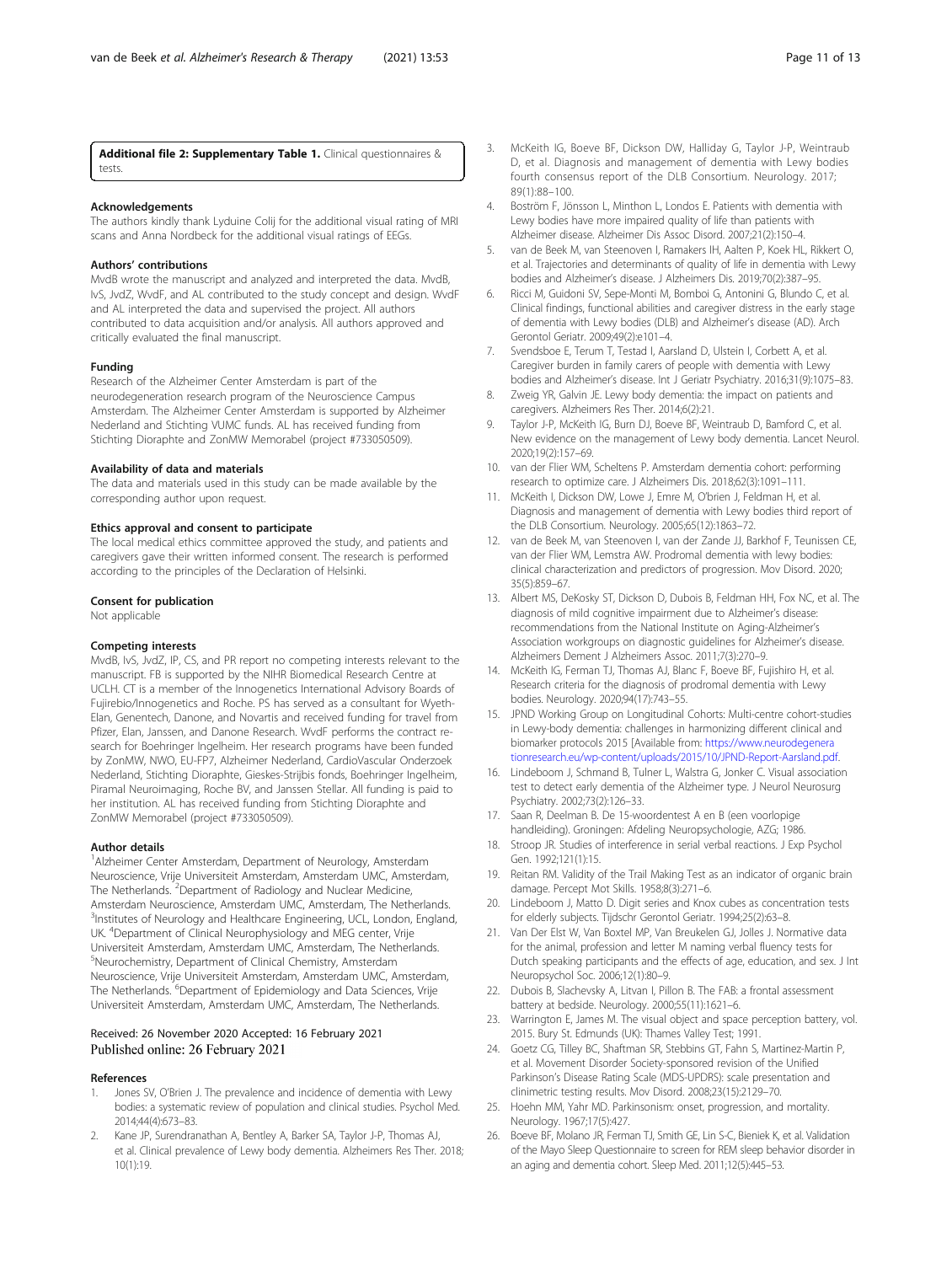- <span id="page-11-0"></span>27. Walker M, Ayre G, Cummings J, Wesnes K, McKeith I, O'Brien J, et al. The clinician assessment of fluctuation and the one day fluctuation assessment scale: two methods to assess fluctuating confusion in dementia. Br J Psychiatry. 2000;177(3):252–6.
- 28. Ballard C, O'Brien J, Gray A, Cormack F, Ayre G, Rowan E, et al. Attention and fluctuating attention in patients with dementia with Lewy bodies and Alzheimer disease. Arch Neurol. 2001;58(6):977–82.
- 29. Rossell SL, Schutte MJ, Toh WL, Thomas N, Strauss C, Linszen MM, et al. The questionnaire for psychotic experiences: an examination of the validity and reliability. Schizophr Bull. 2019;45(Supplement\_1):S78–87.
- 30. Yesavage JA, Sheikh JI. 9/Geriatric depression scale (GDS) recent evidence and development of a shorter version. Clin Gerontol. 1986;5(1-2):165–73
- 31. Cummings JL. The Neuropsychiatric Inventory assessing psychopathology in dementia patients. Neurology. 1997;48(5 Suppl 6):10S–6S.
- 32. Kleipool EE, Trappenburg MC, Rhodius-Meester HF, Lemstra AW, van der Flier WM, Peters MJ, Muller M. Orthostatic hypotension: an important risk factor for clinical progression to mild cognitive impairment or dementia. The Amsterdam dementia cohort. J Alzheimers Dis. 2019;71(1):317–25.
- 33. Chaudhuri KR, Martinez-Martin P, Brown RG, Sethi K, Stocchi F, Odin P, et al. The metric properties of a novel non-motor symptoms scale for Parkinson's disease: results from an international pilot study. Mov Disord. 2007;22(13): 1901–11.
- 34. Pfeffer RI, Kurosaki TT, Harrah C Jr, Chance JM, Filos S. Measurement of functional activities in older adults in the community. J Gerontol. 1982;37(3): 323–9.
- 35. Logsdon RG, Gibbons LE, McCurry SM, Teri L. Quality of life in Alzheimer's disease: patient and caregiver reports. J Ment Health Aging. 1999;5:21–32.
- 36. Zarit SH, Reever KE, Bach-Peterson J. Relatives of the impaired elderly: correlates of feelings of burden. The Gerontologist. 1980;20(6):649–55.
- 37. Teunissen C, Petzold A, Bennett J, Berven F, Brundin L, Comabella M, et al. A consensus protocol for the standardization of cerebrospinal fluid collection and biobanking. Neurology. 2009;73(22):1914–22.
- 38. Tijms BM, Willemse EA, Zwan MD, Mulder SD, Visser PJ, van Berckel BN, et al. Unbiased approach to counteract upward drift in cerebrospinal fluid amyloid-β 1–42 analysis results. Clin Chem. 2017; clinchem. 2017.281055.
- 39. Willemse EA, Tijms BM, Van Berckel BN, Gannon S, Le Bastard N, Latham J, Teunissen CE. Using cerebrospinal fluid amyloidbeta (1‐42) in the memory clinic: Concordance with PET and use of biomarker ratios across immunoassays: Biomarkers (non‐neuroimaging): Method development and validation. Alzheimers Dement 2020;16:e045128.
- 40. Scheltens P, Leys D, Barkhof F, Huglo D, Weinstein H, Vermersch P, et al. Atrophy of medial temporal lobes on MRI in "probable" Alzheimer's disease and normal ageing: diagnostic value and neuropsychological correlates. J Neurol Neurosurg Psychiatry. 1992;55(10):967–72.
- 41. Scheltens P, Pasquier F, Weerts JG, Barkhof F, Leys D. Qualitative assessment of cerebral atrophy on MRI: inter-and intra-observer reproducibility in dementia and normal aging. Eur Neurol. 1997;37(2):95–9.
- 42. Koedam EL, Lehmann M, van der Flier WM, Scheltens P, Pijnenburg YA, Fox N, et al. Visual assessment of posterior atrophy development of a MRI rating scale. Eur Radiol. 2011;21(12):2618–25.
- 43. Fazekas F, Chawluk JB, Alavi A, Hurtig HI, Zimmerman RA. MR signal abnormalities at 1.5 T in Alzheimer's dementia and normal aging. Am J Roentgenol. 1987;149(2):351–6.
- 44. Cordonnier C, Van der Flier W, Sluimer J, Leys D, Barkhof F, Scheltens P. Prevalence and severity of microbleeds in a memory clinic setting. Neurology. 2006;66(9):1356–60.
- 45. Liedorp M, Van Der Flier W, Hoogervorst E, Scheltens P, Stam C. Associations between patterns of EEG abnormalities and diagnosis in a large memory clinic cohort. Dement Geriatr Cogn Disord. 2009;27(1):18–23.
- 46. Stam C, De Haan W, Daffertshofer A, Jones B, Manshanden I, van Cappellen van Walsum A-M, et al. Graph theoretical analysis of magnetoencephalographic functional connectivity in Alzheimer's disease. Brain. 2009;132(1):213–24.
- 47. Vriend C, Raijmakers P, Veltman DJ, van Dijk KD, van der Werf YD, Foncke EM, et al. Depressive symptoms in Parkinson's disease are related to reduced [123I] FP-CIT binding in the caudate nucleus. J Neurol Neurosurg Psychiatry. 2014;85(2):159–64.
- 48. Team. RC. R Core Team. R: a language and environment for statistical computing. 4.0.2 ed. 2020.
- 49. Lemstra AW, de Beer MH, Teunissen CE, Schreuder C, Scheltens P, van der Flier WM, et al. Concomitant AD pathology affects clinical manifestation and

survival in dementia with Lewy bodies. J Neurol Neurosurg Psychiatry. 2017; 88(2):113–8.

- 50. van Steenoven I, Aarsland D, Weintraub D, Londos E, Blanc F, van der Flier WM, et al. Cerebrospinal fluid Alzheimer's disease biomarkers across the spectrum of Lewy body diseases: results from a large multicenter cohort. J Alzheimers Dis. 2016;54(1):287–95.
- 51. Merdes A, Hansen L, Jeste D, Galasko D, Hofstetter C, Ho G, et al. Influence of Alzheimer pathology on clinical diagnostic accuracy in dementia with Lewy bodies. Neurology. 2003;60(10):1586–90.
- 52. Dugger BN, Adler CH, Shill HA, Caviness J, Jacobson S, Driver-Dunckley E, et al. Concomitant pathologies among a spectrum of parkinsonian disorders. Parkinsonism Relat Disord. 2014;20(5):525–9.
- 53. Nedelska Z, Ferman TJ, Boeve BF, Przybelski SA, Lesnick TG, Murray ME, et al. Pattern of brain atrophy rates in autopsy-confirmed dementia with Lewy bodies. Neurobiol Aging. 2015;36(1):452–61.
- 54. Walker Z, Possin KL, Boeve BF, Aarsland D. Lewy body dementias. Lancet. 2015;386(10004):1683–97.
- 55. Ferman TJ, Boeve BF, Smith G, Lin S-C, Silber M, Pedraza O, et al. Inclusion of RBD improves the diagnostic classification of dementia with Lewy bodies. Neurology. 2011;77(9):875–82.
- 56. Cagnin A, Fragiacomo F, Camporese G, Turco M, Bussè C, Ermani M, et al. Sleep-wake profile in dementia with Lewy bodies, Alzheimer's disease, and normal aging. J Alzheimers Dis. 2017;55(4):1529–36.
- 57. Eversfield CL, Orton LD. Auditory and visual hallucination prevalence in Parkinson's disease and dementia with Lewy bodies: a systematic review and meta-analysis. Psychol Med. 2019;49(14):2342–53.
- 58. Mosimann UP, Rowan EN, Partington CE, Collerton D, Littlewood E, O'Brien JT, et al. Characteristics of visual hallucinations in Parkinson disease dementia and dementia with Lewy bodies. Am J Geriatr Psychiatry. 2006; 14(2):153–60.
- 59. Mueller C, Ballard C, Corbett A, Aarsland D. The prognosis of dementia with Lewy bodies. Lancet Neurol. 2017;16(5):390–8.
- 60. Mueller C, Perera G, Rajkumar AP, Bhattarai M, Price A, O'Brien JT, et al. Hospitalization in people with dementia with Lewy bodies: frequency, duration, and cost implications. Alzheimers Dement Diagn Assess Dis Monit. 2018;10:143–52.
- 61. Hamilton JM, Salmon DP, Raman R, Hansen LA, Masliah E, Peavy GM, et al. Accounting for functional loss in Alzheimer's disease and dementia with Lewy bodies: beyond cognition. Alzheimers Dement. 2014;10(2):171–8.
- 62. Sun M, Mainland BJ, Ornstein TJ, Mallya S, Fiocco AJ, Sin GL, et al. The association between cognitive fluctuations and activities of daily living and quality of life among institutionalized patients with dementia. Int J Geriatr Psychiatry. 2018;33(2):e280–e5.
- 63. Leggett AN, Zarit S, Taylor A, Galvin JE. Stress and burden among caregivers of patients with Lewy body dementia. The Gerontologist. 2010;51(1):76–85.
- Trigg R, Watts S, Jones R, Tod A. Predictors of quality of life ratings from persons with dementia: the role of insight. Int J Geriatr Psychiatry. 2011;26(1):83–91.
- 65. Lee DR, McKeith I, Mosimann U, Ghosh-Nodyal A, Thomas AJ. Examining carer stress in dementia: the role of subtype diagnosis and neuropsychiatric symptoms. Int J Geriatr Psychiatry. 2013;28(2):135–41.
- 66. Liu S, Liu J, Xiao-Dan W, Shi Z, Zhou Y, Li J, et al. Caregiver burden, sleep quality, depression, and anxiety in dementia caregivers: a comparison of frontotemporal lobar degeneration, dementia with Lewy bodies, and Alzheimer's disease. Int Psychogeriatr. 2018;30(8):1131–8.
- 67. Perri R, Monaco M, Fadda L, Caltagirone C, Carlesimo GA. Neuropsychological correlates of behavioral symptoms in Alzheimer's disease, frontal variant of frontotemporal, subcortical vascular, and Lewy body dementias: a comparative study. J Alzheimers Dis. 2014;39(3):669–77.
- 68. Donaghy PC, Ciafone J, Durcan R, Hamilton CA, Barker S, Lloyd J, et al. Mild cognitive impairment with Lewy bodies: neuropsychiatric supportive symptoms and cognitive profile. Psychol Med. 2020:1-9.
- 69. Donaghy PC, Taylor JP, O'Brien JT, Barnett N, Olsen K, Colloby SJ, et al. Neuropsychiatric symptoms and cognitive profile in mild cognitive impairment with Lewy bodies. Psychol Med. 2018;48(14):2384-90.
- 70. Connors MH, Quinto L, McKeith I, Brodaty H, Allan L, Bamford C, et al. Nonpharmacological interventions for Lewy body dementia: a systematic review. Psychol Med. 2018;48(11):1749-58.
- 71. Orgeta V, Qazi A, Spector A, Orrell M. Psychological treatments for depression and anxiety in dementia and mild cognitive impairment: systematic review and meta-analysis. Br J Psychiatry. 2015;207(4):293–8.